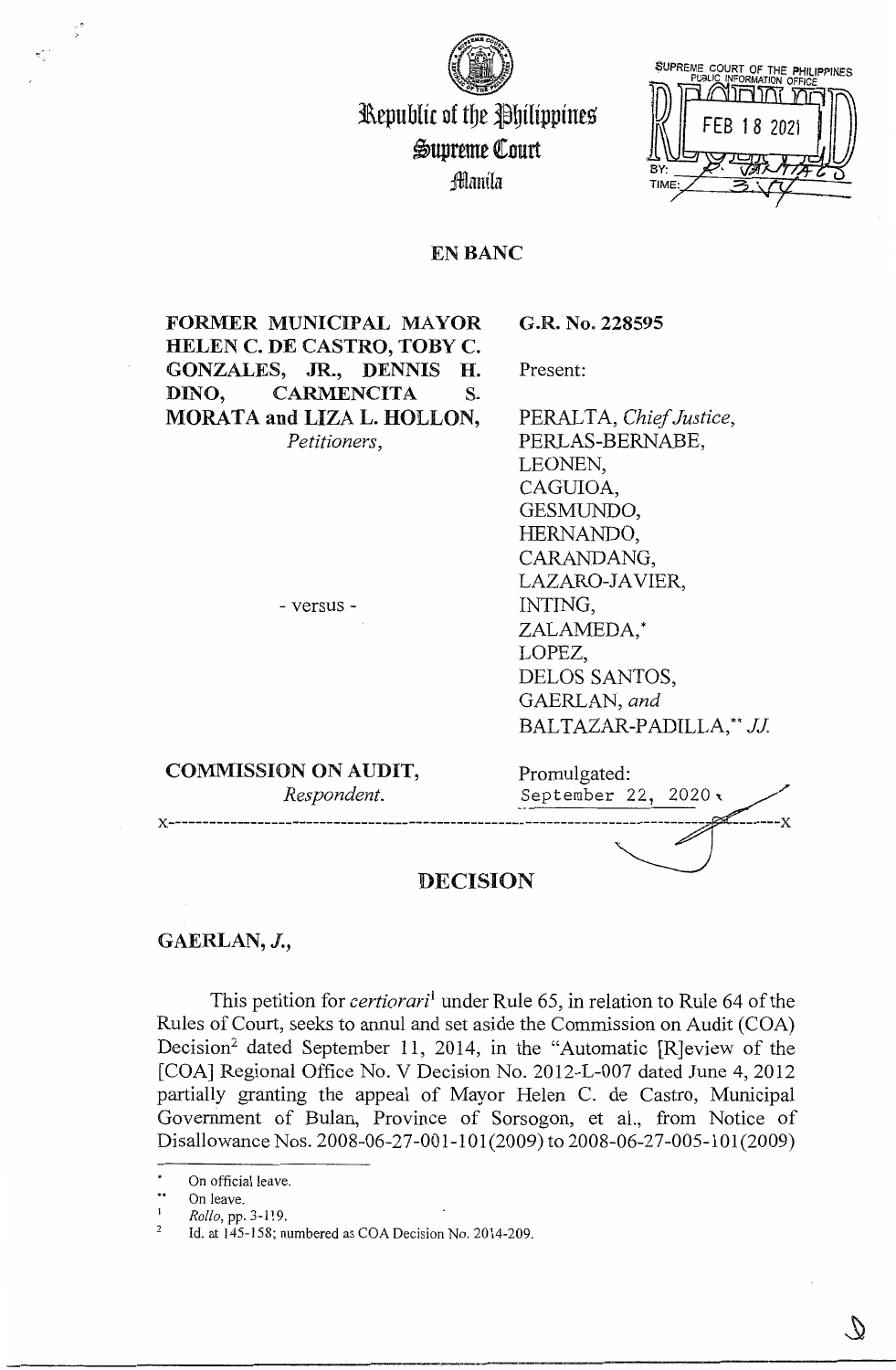all dated August 18, 2009 and Supplemental Notice of Disallowance No. 2008-06-27-006-101(2009) dated October 9, 2009." The present petition likewise seeks to annul and set aside COA Resolution<sup>3</sup> dated November 9, 2016, re: "Motion for reconsideration of Mayor Helen De Castro, Municipal Government of Bulan, Sorsogon, et al., of [COA] Decision No. 2014-209 dated September 11, 2014, which affirmed with modification [COA] Regional Office No. V Decision No. 2012-L-007 dated June 4, 2012, on the lifting and amendment of various Notices of Disallowance relative to the construction of Bulan Integrated Bus Terminal and Slaughterhouse Projects."

## **Factual Antecedents**

On June 30, 2003, the *Sangguniang Bayan* **(SB)** of the Municipality of Bulan, Sorsogon enacted Ordinance No. 004, Series of 2003,<sup>4</sup> entitled "Ordinance Authorizing the Bond Flotation of the Municipality of Bulan, Province of Sorsogon in the Amount of Not Exceeding Fifty Million Pesos (P50,000,000.00) to Fund the Construction and Development of the Bulan Public Bus Terminal, The New Municipal Slaughter House and Other Priority Projects; and for Other Purposes." Section 8 thereof authorized the Municipal Mayor to conduct public biddings for the award of contracts for construction of the projects to be funded therein.

In October 2006, the Municipal Government of Bulan (MGB) conducted public biddings for the Bulan Integrated Bus Terminal (BIBT) and Bulan Slaughterhouse projects. By virtue, thereof, contracts were awarded to the following contractors, respectively:

| Project                                                                | Contractor                           | <b>Contract Price</b>       |
|------------------------------------------------------------------------|--------------------------------------|-----------------------------|
| Design and Construction<br>of the BIBT                                 | S.R. Baldon<br>Construction & Supply | P32,984,700.00 <sup>5</sup> |
| Labor and Materials for<br>the Construction of Bulan<br>Slaughterhouse | Steven Construction & Supply         | P4,991,800.00               |

After the two projects were paid, the then COA Regional Cluster Director of the Local Government Sector, Cluster II, Province of Sorsogon, issued Office Order No. 2008-06-07 dated June 23, 2008, directing the Audit Team Leader (ATL) to conduct a special audit on the BIBT and Slaughterhouse construction projects of the MGB.<sup>6</sup> The special audit resulted

-· ·--~··--·-·--------------

 $\ddot{\phantom{a}}$ Id. at 135-144; numbered as COA Decision No. 2016-330.

 $^{4}$  Id. at 374-377.

 $<sup>5</sup>$  Id. at 277-278.</sup>

<sup>6</sup> id. at 145.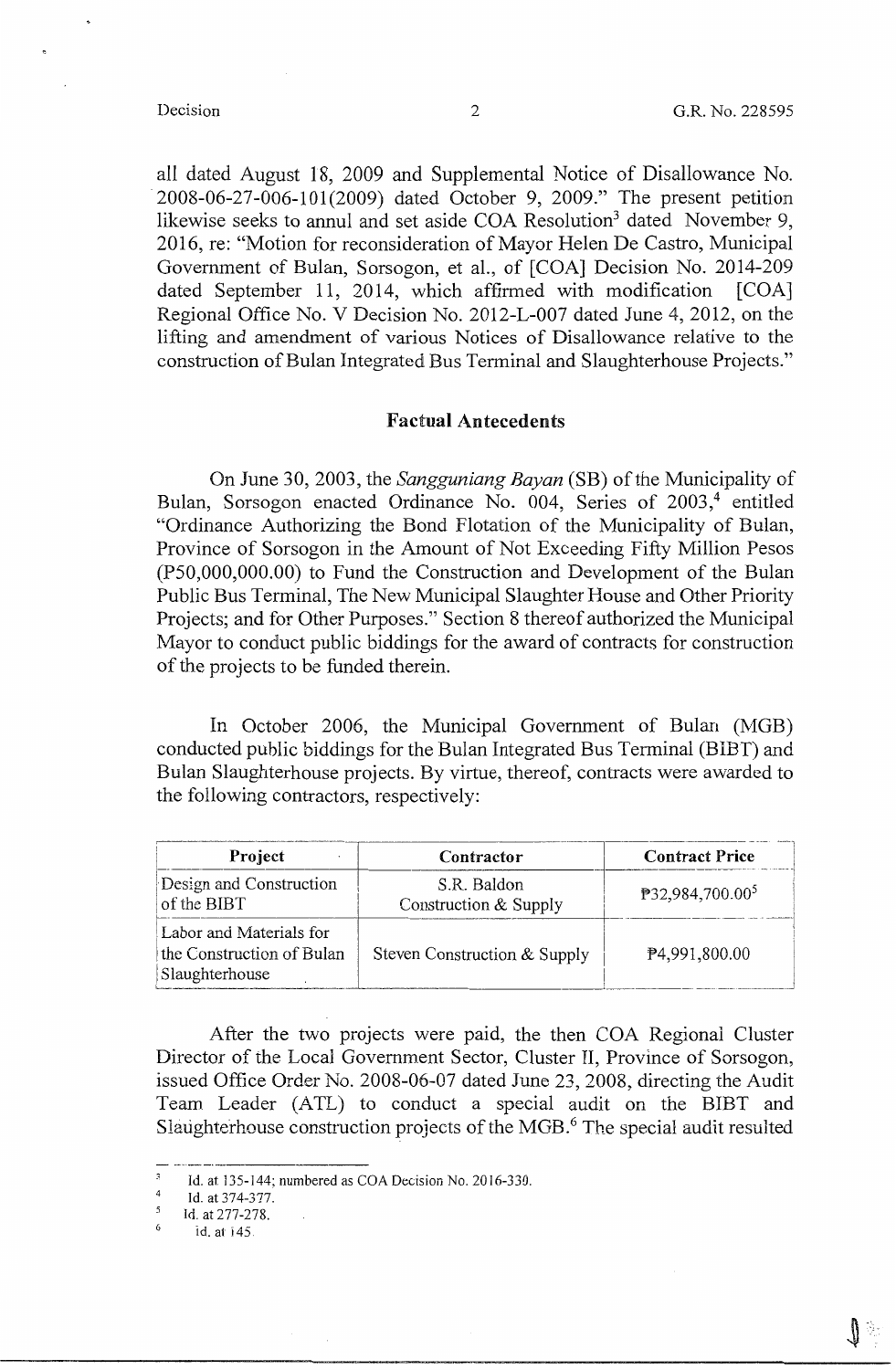$\int$ 

in the issuance of Notices of Disallowance (ND) Nos. 2008-06-27-005 l 01(2009) to 2008-06-27-005-101(2009)<sup>7</sup>all dated August 18, 2009, and Supplemental ND No. 2008-06-27-006-101(2009)8 dated October 9, 2009, with the following details:

| Item<br>No.                                                         | <b>References</b>                                 | Amount<br><b>Disallowed</b>            | Persons<br>Liable                          | Designation                                                                                                                                                                            | <b>Reason for Disallowance</b>                                                |
|---------------------------------------------------------------------|---------------------------------------------------|----------------------------------------|--------------------------------------------|----------------------------------------------------------------------------------------------------------------------------------------------------------------------------------------|-------------------------------------------------------------------------------|
| ND No.<br>2008-06-27-                                               |                                                   | Shirley R.<br>Baldon<br>(Baldon)       | Proprietor, S.R.<br>Baldon<br>Construction |                                                                                                                                                                                        |                                                                               |
|                                                                     |                                                   | Toby C.<br>Gonzales, Jr.<br>(Gonzales) | Municipal<br>Engineer                      | Unaccomplished<br>deficiency of 0.58% or<br>Php196,526.13, the                                                                                                                         |                                                                               |
| 1                                                                   | $001 - 101$<br>$(2009)^9$                         | ₱196,526.13                            | Dennis H.<br>Dino<br>(Dino)                | <b>BAC</b> Chairman                                                                                                                                                                    | equivalent amount in<br>terms of pesos.                                       |
|                                                                     |                                                   |                                        | Helen C. De<br>Castro (De<br>Castro)       | Municipal<br>Mayor                                                                                                                                                                     |                                                                               |
| ND No.<br>2008-06-27-<br>$\overline{2}$<br>002-101<br>$(2009)^{10}$ | P4,368,046.58 <sup>11</sup>                       | Baldon                                 | Proprietor, S.R.<br>Baldon<br>Construction | Representing 16.79% as<br>overprice net of 10%<br>tolerable allowance from<br>the 26.79% overpricing of<br>COA Estimated Cost per<br>COA Res No. 91-52<br>dated September 17,<br>1991. |                                                                               |
|                                                                     |                                                   | Gonzales                               | Municipal<br>Engineer                      |                                                                                                                                                                                        |                                                                               |
|                                                                     |                                                   | Dino                                   | <b>BAC</b> Chairman                        |                                                                                                                                                                                        |                                                                               |
|                                                                     |                                                   | De Castro                              | Municipal<br>Mayor                         |                                                                                                                                                                                        |                                                                               |
|                                                                     |                                                   |                                        | Baldon                                     | Proprietor, S.R.<br>Baldon<br>Construction                                                                                                                                             |                                                                               |
| 3                                                                   | ND No.<br>2008-06-27-<br>003-101<br>$(2009)^{12}$ | P2,638,776.00                          | Gonzales                                   | Municipal<br>Engineer                                                                                                                                                                  | Representing liquidated<br>damages for 80 days in<br>excess of contract time. |
|                                                                     |                                                   | Dino                                   | <b>BAC</b> Chairman                        |                                                                                                                                                                                        |                                                                               |

 $12$  Id. at 298.

 $^7$  Id. at 296-300.

 $\boldsymbol{8}$ Id. at 301.

 $9$  Id. at 296.

<sup>&</sup>lt;sup>10</sup> Id. at 297.

<sup>&</sup>lt;sup>11</sup> Id. at 150; according to the assailed COA Decision dated September 11, 2014, the amount of disallowance should be  $P4,367,360.90$ , which was inadvertently indicated as  $P4,368,046.58$ .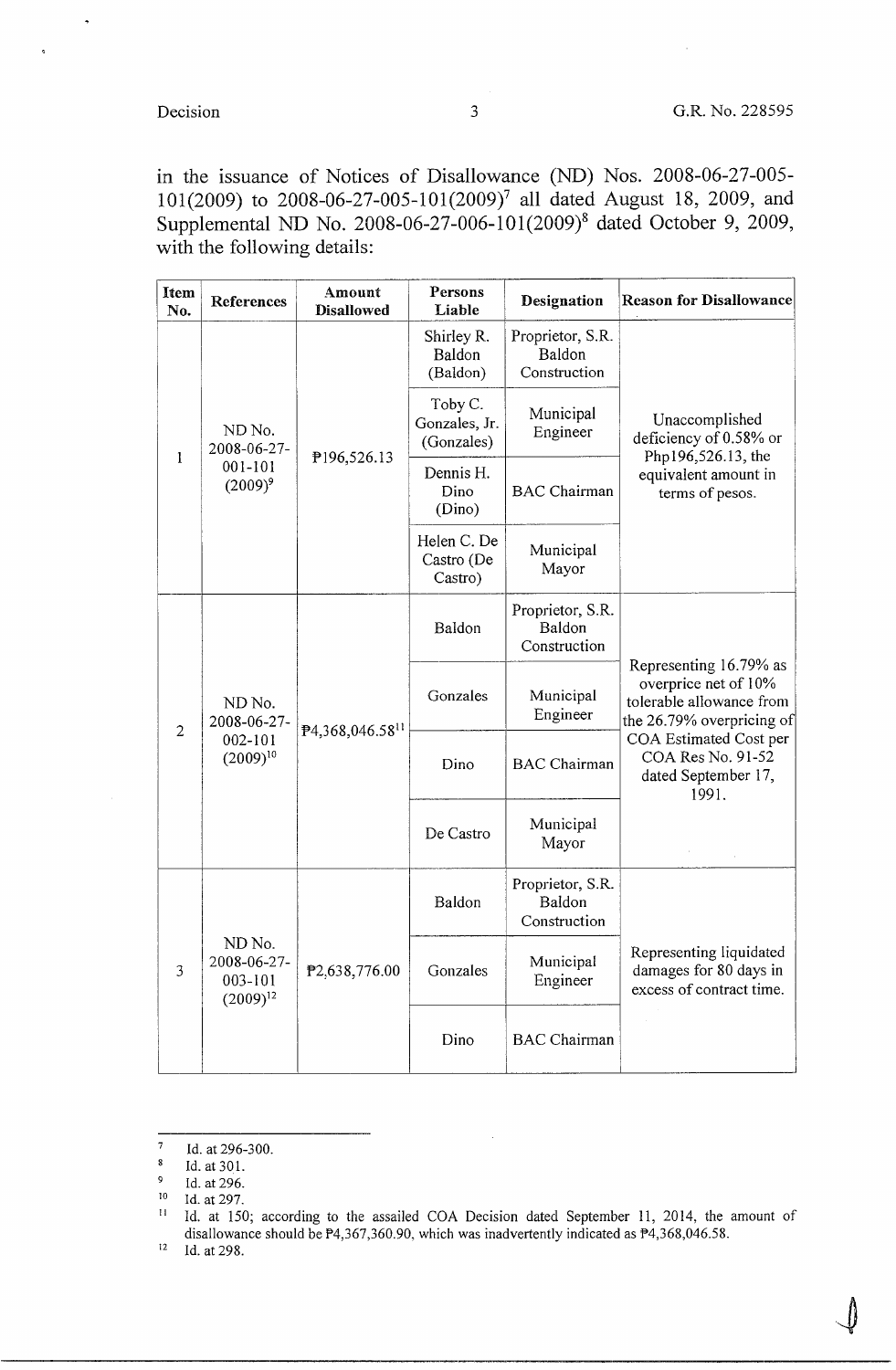$\rightarrow$ 

 $\hat{\zeta}$ 

| <b>Item</b><br>No. | References                              | Amount<br><b>Disallowed</b>         | Persons<br>Liable                           | Designation                                                                                                                                                                                                                  | <b>Reason for Disallowance</b>                                                                                                                             |
|--------------------|-----------------------------------------|-------------------------------------|---------------------------------------------|------------------------------------------------------------------------------------------------------------------------------------------------------------------------------------------------------------------------------|------------------------------------------------------------------------------------------------------------------------------------------------------------|
|                    |                                         |                                     | Castro                                      | Municipal<br>Mayor                                                                                                                                                                                                           |                                                                                                                                                            |
|                    |                                         | Jocelyn D.<br>Destura<br>(Desturia) | Owner, Steven<br>Construction<br>and Supply |                                                                                                                                                                                                                              |                                                                                                                                                            |
| 4                  | ND No.<br>2008-06-27-                   |                                     | Gonzales                                    | Municipal<br>Engineer                                                                                                                                                                                                        | Representing liquidated<br>damages for 34 days in                                                                                                          |
|                    | 004-101<br>$(2009)^{13}$                | <b>\</b> 169,721.20                 | Dino                                        | <b>BAC</b> Chairman                                                                                                                                                                                                          | excess of contract time.                                                                                                                                   |
|                    |                                         |                                     | Castro                                      | Municipal<br>Mayor                                                                                                                                                                                                           |                                                                                                                                                            |
| ND No.             |                                         | Rodosendo<br>Razo, Jr.<br>(Razo)    | Municipal<br>Accountant                     | Violation of Section 8-<br>Implmenting Rules and<br>Regulation (IRR)-A of<br>Republic Act (RA) No.<br>9184. Procuring entities<br>without internet access<br>may avail of the<br>Philippine Government<br>Procurement System |                                                                                                                                                            |
|                    |                                         | Sonia G.<br>Revilla<br>(Revilla)    | Municipal<br>Treasurer                      |                                                                                                                                                                                                                              |                                                                                                                                                            |
| 5                  | 2008-06-27-<br>005-101<br>$(2009)^{14}$ | P32,984,700.00                      | Dino                                        | <b>BAC</b> Chairman                                                                                                                                                                                                          | (PhilGEPS) Public<br>Access Terminals which<br>shall be installed at<br>DBM-designated                                                                     |
|                    |                                         |                                     | De Castro                                   | Municipal<br>Mayor                                                                                                                                                                                                           | locations in the provinces<br>and in Metro Manila.<br>Failure to post a<br>procurement opportunity<br>will render the resulting<br>contract null and void. |
|                    | ND No.                                  |                                     | Razo                                        | Municipal<br>Accountant                                                                                                                                                                                                      | Violation of Section 8-<br>IRR-A of Republic Act                                                                                                           |
| 6                  | 2008-06-27-<br>006-101                  | P <sub>4,991,800.00</sub>           | Revilla                                     | Municipal<br>Treasurer                                                                                                                                                                                                       | (RA) No. 9184. Procuring<br>entities without internet                                                                                                      |
|                    | $(2009)^{15}$                           |                                     | Dino                                        | <b>BAC</b> Chairman                                                                                                                                                                                                          | access may avail of the<br>Philippine Government                                                                                                           |

- $13$  Id. at 299.<br>  $14$  Id. at 300.
- 
- $^{15}$  Id. at 301.

4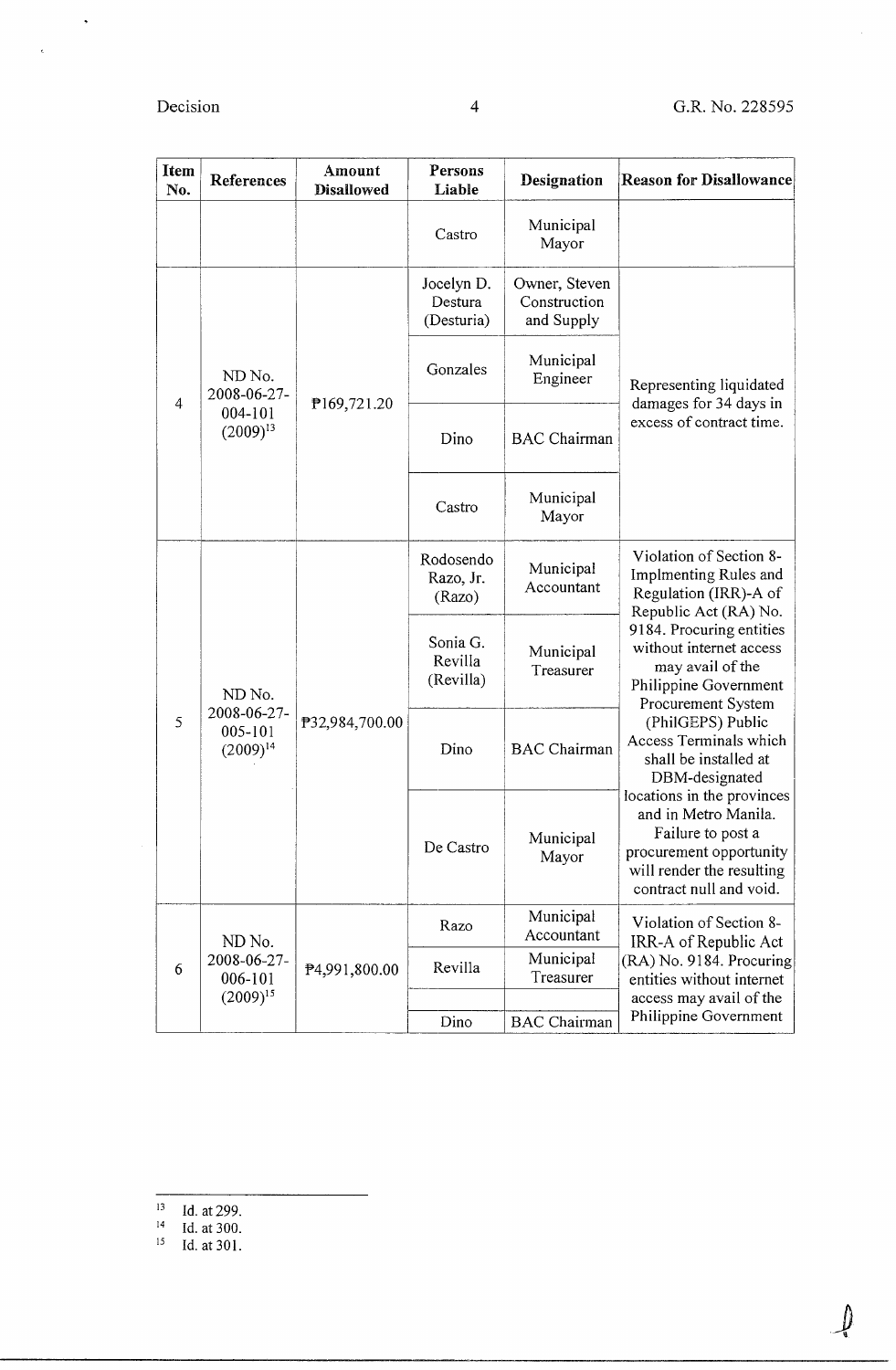$\overline{\psi}$ 

| Item<br>No. | References | Amount<br><b>Disallowed</b> | Persons<br>Liable | Designation        | <b>Reason for Disallowance</b>                                                                                                                                                                                                                                            |
|-------------|------------|-----------------------------|-------------------|--------------------|---------------------------------------------------------------------------------------------------------------------------------------------------------------------------------------------------------------------------------------------------------------------------|
|             |            |                             | De Castro         | Municipal<br>Mayor | Procurement System<br>(PhilGEPS) Public<br>Access Terminals which<br>shall be installed at<br>DBM-designated<br>locations in the provinces<br>and in Metro Manila.<br>Failure to post a<br>procurement opportunity<br>will render the resulting<br>contract null and void |

## The NDs were based on the following findings:

## ND No. 2008-06-27-001-101 (2009) *(Unaccomplished Deficiency of 0.58%)*

In the Inspection Report<sup>16</sup> of the  $COA - Technical$  Audit Specialists (TAS) dated August 19, 2008, the following findings and observations were made:

Ocular inspection conducted by the undersigned together with the above named MEO personnel showed that, as per documents submitted, the [above-named] project is only 99.42% completed. The deficiency in the accomplishment was due to the fact that the Bus Terminal is still tapped to temporary source pending approval with Soreco of a permanent line leading to the building. The transformer being used is a 25 kva instead of a 50 kva, as programmed. Also included in the deduction, being accessory to the transformer[,] is the cut-out/lighting arrester and the corresponding KWH meter. $^{17}$ 

## ND No. 2008-06-27-002-101 (2009) *(Contract Cost Excess of 16.79% Net of 10% Tolerable Allowance*)<sup>18</sup>

In a handwritten Detailed Estimates,<sup>19</sup> the COA-TAS came up with an estimated project cost of P26,015,762.82 only for the BIBT project. Thus, in a Cost Comparison Sheet,<sup>20</sup> the COA-TAS concluded:

<sup>&</sup>lt;sup>16</sup> Id. at 383-384.

 $17$  Id. at 384.

<sup>&</sup>lt;sup>18</sup> Paragraph 7, COA Resolution No. 91-52 states: The total contract price should be equal to or less than the total COA estimate plus 10% in order to sustain a finding of reasonableness, otherwise, the contract price will be deemed excessive.

<sup>19</sup>*Rollo,* pp. 240-260.

<sup>&</sup>lt;sup>20</sup> Id. at  $261-262$ .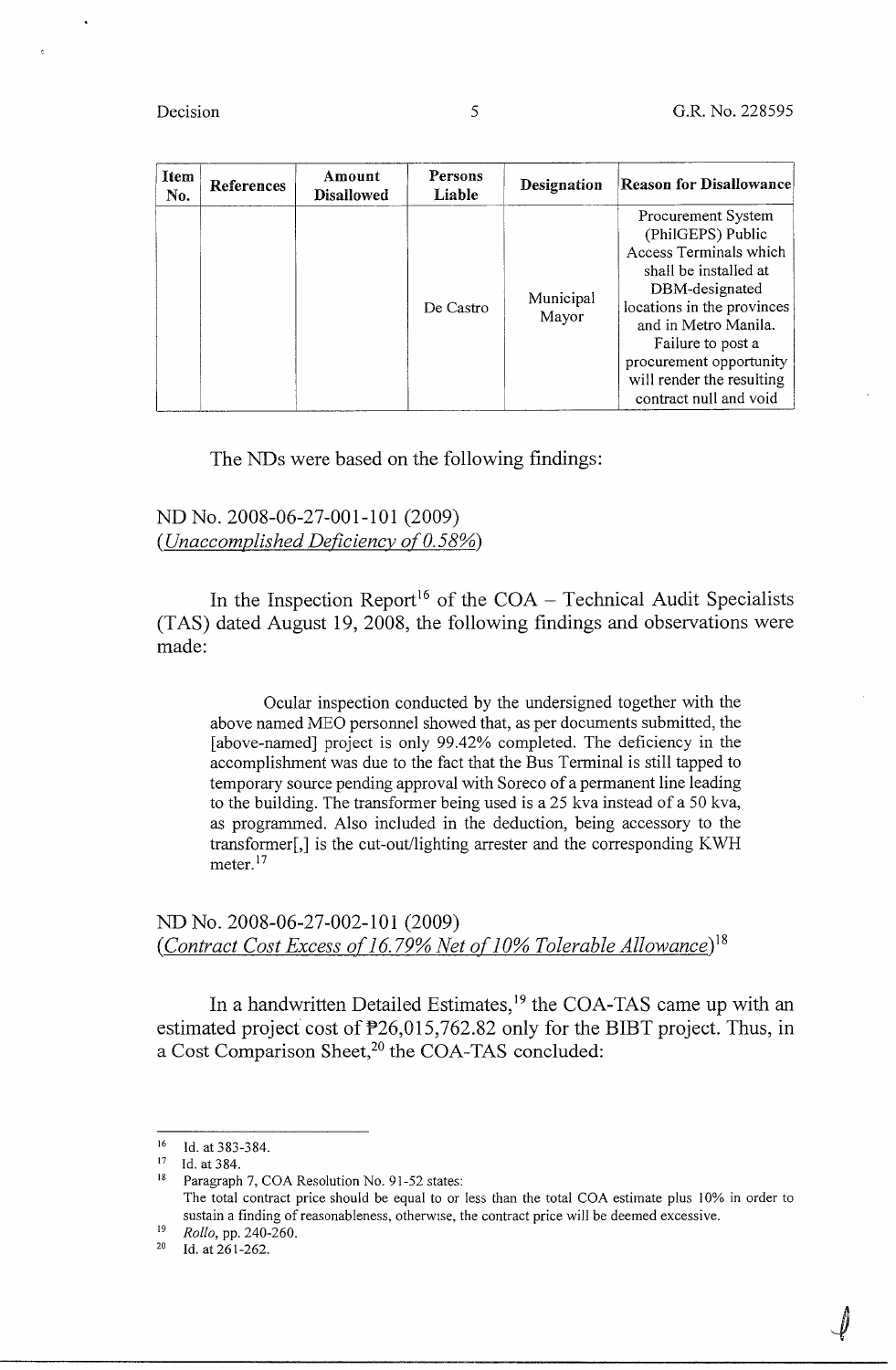### CONCLUSION:

The approved budget for the contract amounting to P32,730,452.37 and contract cost of P32,984,700.00 were found to be 25.81% and 26.79% above the COA estimated cost[,] respectively, hence considered excessive per COA Resolution No. 91-52 dated September 17, 1991 re: TSO Policy Guidelines governing auditorial review and evaluation of bidded infrastructure. The difference was due to the [ overestimated] quantity of some construction materials, cost of equipment rental and cost of labor. Some construction materials were [ overpriced].

NOTE: Unit prices were based on the previously reviewed contracts and the unit prices used in the project, Construction of Slaughterhouse[,] located at Brgy. J.P. Laurel, Bulan, Sorsogon. The equipment rental rates were based on the DPWH rental rates of heavy equipments [sic].<sup>21</sup>

ND No. 2008-06-27-003-101 (2009) *(Liquidated Damages for 80 Days Excess of Contract Time)* 

The special audit yielded to the following findings as to the timeliness of the completion of the BIBT project:

## *CONSTRUCTION OF (BIBT/*

| <b>Contract Duration</b>                         | 180 Calendar Days  |
|--------------------------------------------------|--------------------|
| Notice to Proceed                                | December 13, 2006  |
| Actual Date of Construction<br>Started           | December 23, 2007  |
| <b>Actual Date Completed</b>                     | September 29, 2007 |
| No. of days from Signing of NTP to<br>Completion | 260 Calendar Days  |
|                                                  |                    |

That the contractor shall commence work on the Site within 30 calendar days after the date of receipt of NTP on December 13, 2006

---

| January   | 13-31, 2007 -   | 19 |
|-----------|-----------------|----|
| February  | $01-28, 2007 -$ | 28 |
| March     | $01-31, 2007 -$ | 31 |
| April     | $01-30, 2007$ - | 30 |
| May       | $01-31, 2007 -$ | 31 |
| June      | $01-30, 2007 -$ | 30 |
| July      | $01-31, 2007$ - | 31 |
| August    | $01-31, 2007 -$ | 31 |
| September | $01-29, 2007 -$ | 29 |
|           |                 |    |

 $^{21}$  Id. at 262.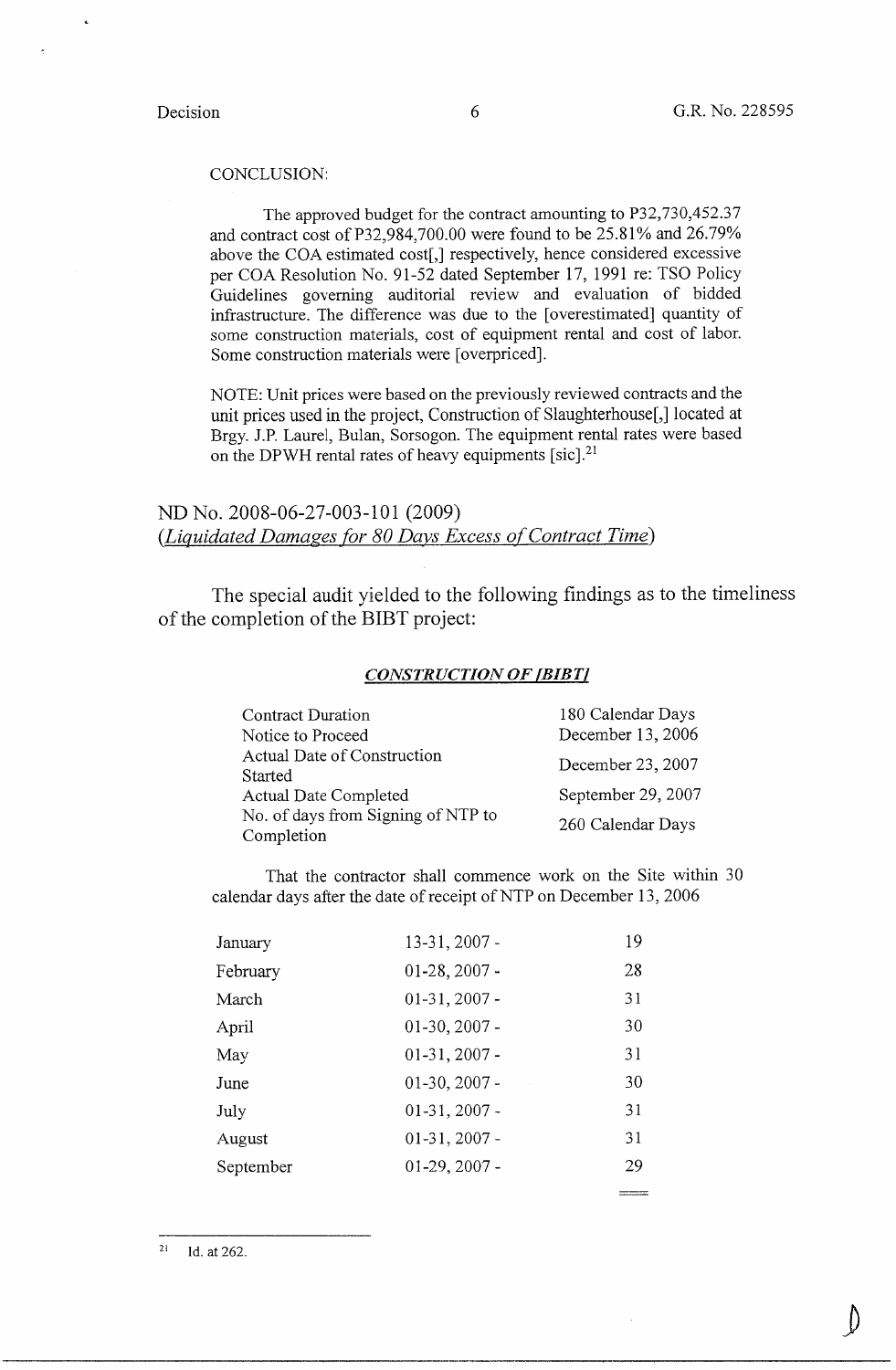$\int$ 

| Total                | 260 |
|----------------------|-----|
| Less (Contract Time) | 180 |
|                      |     |

Excess of Contract Time 80 x P32,984.70 =  $\underline{P}$  2,638,776.00 (Liquidated Damages)

*That suspension order2***<sup>2</sup>***issued by the Hon. Mayor [De Castro],for work stoppage starting July 02, 2007 to September 10, 2007, due to refinancing agreement between the lending bank and the LGU ha[s] no legal basis.*  $x \times x^{23}$ 

ND No. 2008-06-27-004-101 (2009) *(Liquidated Damages for 34 Days Excess of Contract Time)* 

The special audit yielded to the following findings as to the timeliness of the completion of the Bulan Slaughterhouse project:

### *CONSTRUCTION OF BULAN SLAUGHTERHOUSE*

| <b>Contract Duration</b>           | 180 Calendar Days    |
|------------------------------------|----------------------|
| Notice to Proceed                  | December 13, 2006    |
| Actual Date of Construction        | December 23, 2006    |
| Started                            |                      |
| Certificate Issued to LBP          |                      |
| Irosin Branch, Sorsogon            | July 24, $2007^{24}$ |
| that the project is still on-going |                      |

Accomplishment report<sup>25</sup> submitted to Hon. Mayor Helen C. De Castro of LGU Bulan, Sorsogon by Engr. [Gonzales], Municipal Engineer dated April 29, 2007, was 100% completed, while on the contrary a certification was likewise issued dated May 29, 2007,<sup>26</sup> with 100% work accomplishment x x x.

| 23-31, 2006 -   | 9  |
|-----------------|----|
| $01-31, 2007 -$ | 31 |
| $01-28, 2007 -$ | 28 |
| $01-31, 2007$ - | 31 |
| $01-30, 2007 -$ | 30 |
| $01-31, 2007$ - | 31 |
| $01-30, 2007 -$ | 30 |
| $01-24, 2007 -$ | 24 |
|                 |    |

22 Id. at 264.

<sup>23</sup>  Id. at 341-342.

<sup>24</sup>  Id. at 355.

<sup>25</sup>  Id. at 356.

<sup>26</sup>  Id. at 357.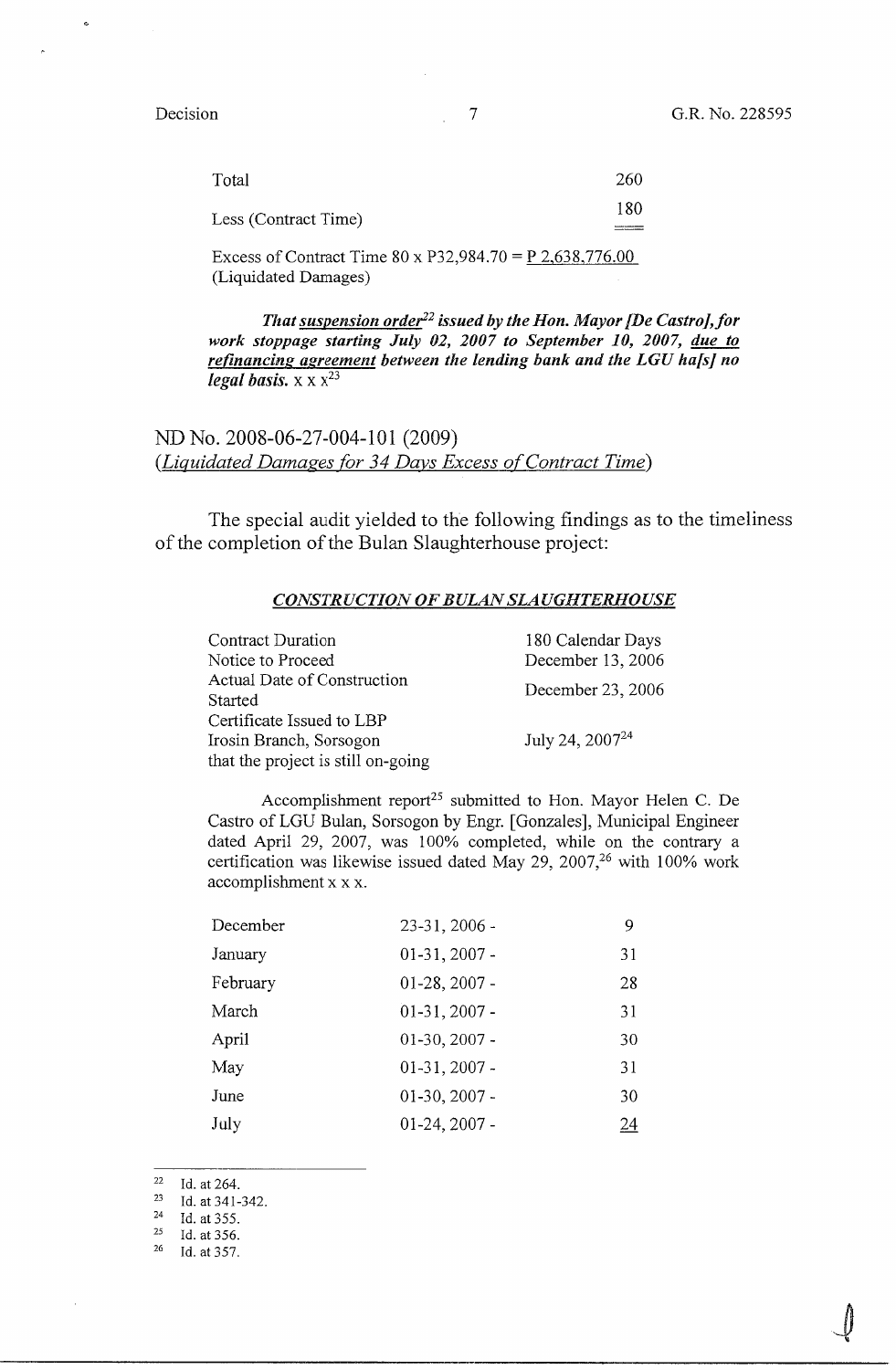G.R. No. 228595

Decision

| Total                          | 214                            |
|--------------------------------|--------------------------------|
| Less (Contract Time)           | 180                            |
| <b>Excess of Contract Time</b> |                                |
| $34 \times P4,991.80 =$        | P169,721.20 [LD] <sup>27</sup> |
|                                |                                |

## ND No. 2008-06-27-005-101 (2009) and ND No. 2008-06-27-006-101 (2009) *(Failure to Post the Procurement Opportunity thru the PhilGEPS Website)*

The ATL declared the contracts over the BIBT and the Bulan Slaughterhouse projects null and void, by reason of the failure of the MGB to post procurement opportunities relative thereto in the PhilGEPS website, in violation of Section 8-IRR-A of Republic Act (R.A.) No. 9184.

The above NDs were all duly received by the persons held liable. Within the reglementary period of six months, petitioners (public officials of the MGB) together with the private contractors, namely: Baldon and Engr. Destura, appealed the said NDs to the Regional Director (RD) of the COA Regional Office (RO) No. V, Rawis, Legaspi City, raising the following issues:

1. Whether the disallowance of P196,526.13, representing cost of unaccomplished work/deficiency in the Construction of the BIBT, could now be lifted in view of the subsequent accomplishment done by Contractor-(S.R. Baldon);

2. Whether Baldon, et. al. could be held liable for the Final Cost Variance (FCV) of P4,368,046.58 in the Construction of BIBT, which amount represents the excess of Contract Price of P32,984,700.00 over COA estimated cost of P26,015,762.82, after considering the 10% allowable variance of P2,600,890.60;

3. Whether there is legal basis to bill or charge S.R. Baldon Construction and Supply xx x for LD amounting to P2,638,776.00, in the light of the idle time allowed and the suspension order issued by Hon. Mayor x x x De Castro;

4. Whether Steven Construction and Supply, represented by its proprietor  $x \times x$  Destura, should be held liable for LD amounting to P169,721.20 despite allegation by management that the Construction of Bulan Slaughterhouse was finished within the contract duration of 180 days;

5. Whether there is basis to nullify the entire contracts for the Construction of the BIBT and Slaughterhouse, and disallow the related

8

<sup>&</sup>lt;sup>27</sup> Id. at  $350 - 351$ .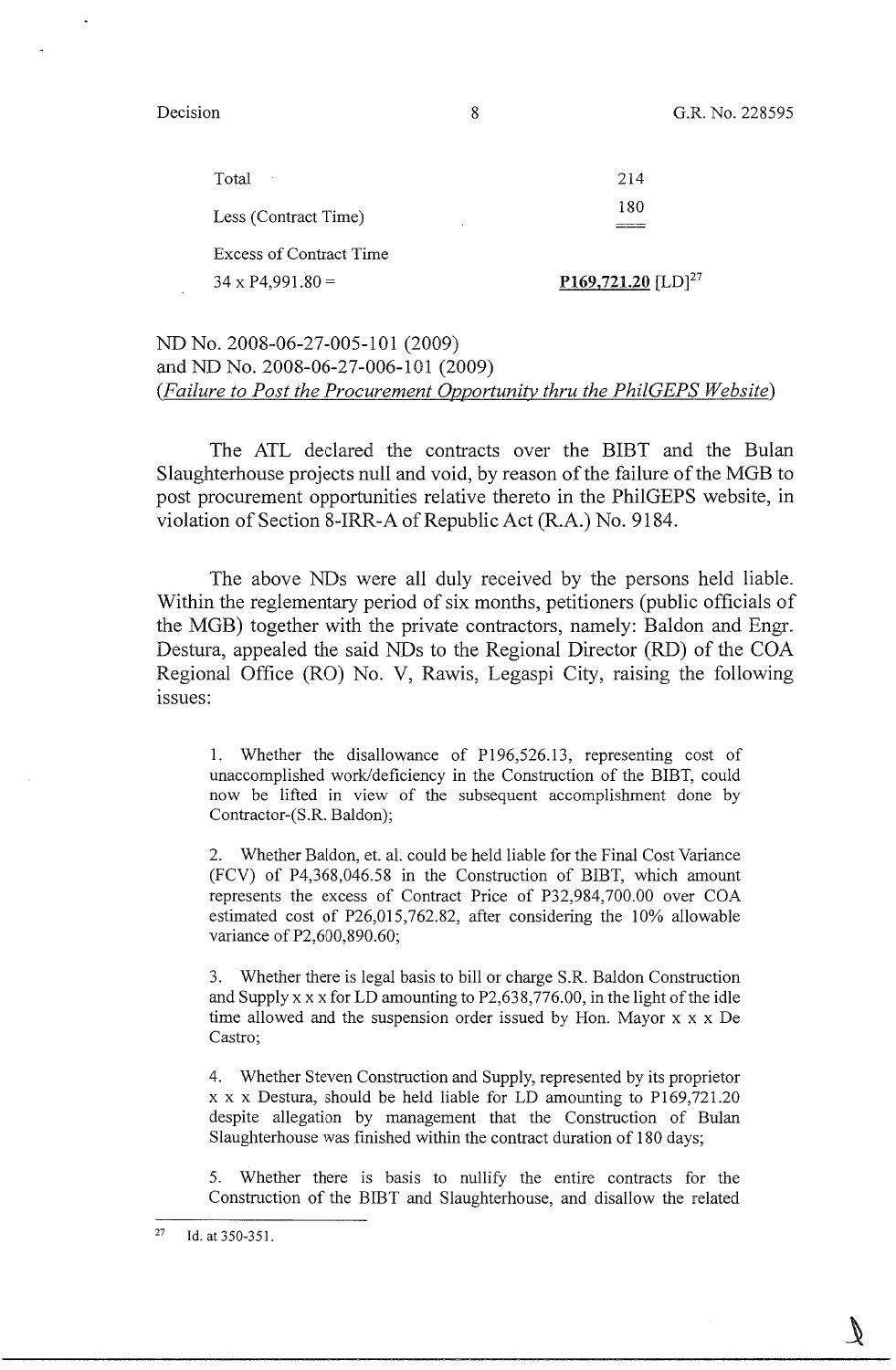Λ

costs, for reasons that the Municipality failed to post the procurement opportunities in the PhilGEPS."<sup>28</sup>

On June 4, 2012, the RD rendered COA Regional Office No. V. Decision No. 2012-L-007, disposing as follows:

- (1) ND No. 2008-06-27-001-101 (2009) amounting to P196,526.13 was partly affirmed holding the contractor liable for liquidated damages amounting to Pl45,770.60 only, assessed by reason of the delay in the delivery or installation of additional 25 kva transformer and its accessories in the main terminal building;
	- (2) ND No. 2008-06-27-002-101 (2009) amounting to P4,368,046.58 was partly lifted in so far as the portion that relates to overpricing is concerned, but not the portion that relates to overestimation in quantity amounting to P2,838,384.00;
	- (3) ND No. 2008-06-27-003-101 (2009) amounting to P2,638,776.00 was lifted for lack of legal basis without prejudice to the administrative liability of the Honorable Mayor (and other officials, if any), for issuing a patently erroneous and baseless suspension of work order that ran counter to Item 9, (1) of Annex "E" to IRR-A of RA 9184;
	- (4) ND No. 2008-06-27-004-101 (2009) amounting to P169,721.00 was lifted due to insufficiency of evidence, but with a stem warning to the Municipal Engineer to stop giving inconsistent and misleading information (i.e. dates of project completion, work accomplishment, etc) to users of his reports; and
	- (5) ND No. 2008-06-27-005-101 (2009) and 2008-06-27-006-101 (2009) totaling P37,976,500.00 are lifted for want of legal basis, without prejudice to the administrative liability of the BAC Secretariat for dereliction of duties and conduct grossly prejudicial to the best interest of service and/or other criminal or civil liabilities that may be imposed under appropriate laws and regulations.<sup>29</sup>

The Decision of the COA-RD of Region V was elevated to respondent COA Proper for automatic review pursuant to Section 7, Rule V of the 2009 Revised Rules of Procedure of the COA (RRPC) as the RD modified the ruling of the ATL.

On September 11, 2014, respondent rendered the assailed Decision,<sup>30</sup> the dispositive portion of which reads:

<sup>28</sup> Id. at 147-148.

<sup>29</sup>  Id. at 148-149.

<sup>30</sup>  Id. at 145-158.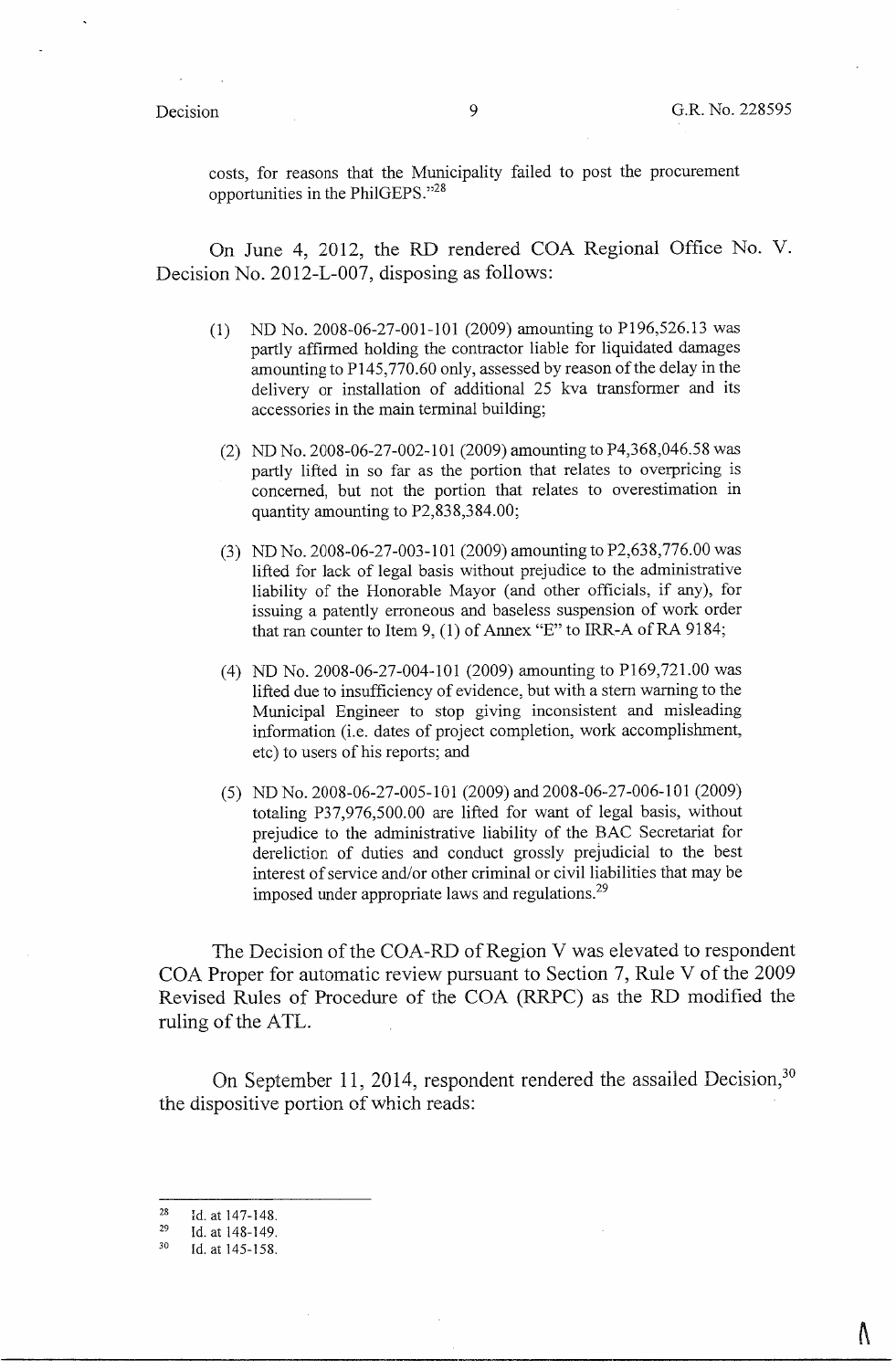**WHEREFORE,** in view of the foregoing, this Commission **AFFIRMS** with **MODIFICATION** COA Regional Office No. V Decision No. 2012-L-007 dated June 4, 2012, as follows:

The modified **ND No. 2008-06-27-001-101 (2009),** holding xx x Baldon, Proprietor, S.R. Baldon Construction and Supply, liable for the liquidated damages amounting to P145,770.60 only based on the Inspection/Evaluation Report dated March 18, 2011 of COA TAS is affirmed;

The partial lifting of **ND No. 2008-06-27-002-101 (2009)** is sustained but the correct amount of the ND should be P4,367,360.90 instead of P4,368,046.58. Consequently, the amount of P2,509,485.57 pertaining to the overpricing is lifted but the remaining Pl,857,875.33 for the overestimation in quantity is sustained;

The lifting of **ND No. 2008-06-27-003-101 (2009)** in the amount of P2,638,776.00 is hereby set aside. Mayor xx x De Castro shall be held liable for the amount of disallowance for her issuance of a work suspension order not in accordance with the provision of Item 9 (1) Annex E to IRR-A of R.A. 9184;

The lifting of **ND No. 2008-06-27-004-101 (2009)** amounting to Pl69,721.00 is hereby set aside. Engr. x x x Gonzales, x x x Municipal Engineer, MGB, Province of Sorsogon, shall be held liable for the amount of disallowance for misfeasance in giving inconsistent and misleading information regarding the date the project was completed; and

The lifting of **ND No. 2008-06-27-005-101 (2009);** and **ND No. 2008-06-27-006-101 (2009)** totaling P37,976,500.00 is affirmed for want of legal basis without prejudice to the administrative liability of Mayor x x x De Castro, Head of Procuring Entity and the BAC members for their violation of the provisions of R.A. 9184 and its IRR regarding the full use of the PhilGEPS.

The Audit Team Leader, Municipal Government of Bulan, province of Sorsogon, is hereby directed to prepare a Notice of Settlement of Suspensions/Disallowances/Charges to reflect the disallowance lifted, and issue an amended Notice of Disallowance to reflect the reduced amount in accordance with the attached Schedule I, forming an integral part of this Decision.

Aggrieved, S. R. Baldon, Orencio C. Luzuriaga, petitioners De Castro, Dino, Gonzales, Liza L. Hollon (Hollon), and Carmencita S. Morata (Morata) moved for reconsideration, which respondent COA denied in its assailed Resolution<sup>31</sup> dated November 9, 2016, the dispositive portion of which reads:

**WHEREFORE,** premises considered, this Commission hereby **DENIES** the motion for reconsideration. Accordingly, [COA] Decision No. 2014-209 dated September 11, 2014, which affirmed with modification

 $31$  Id. at 135-144.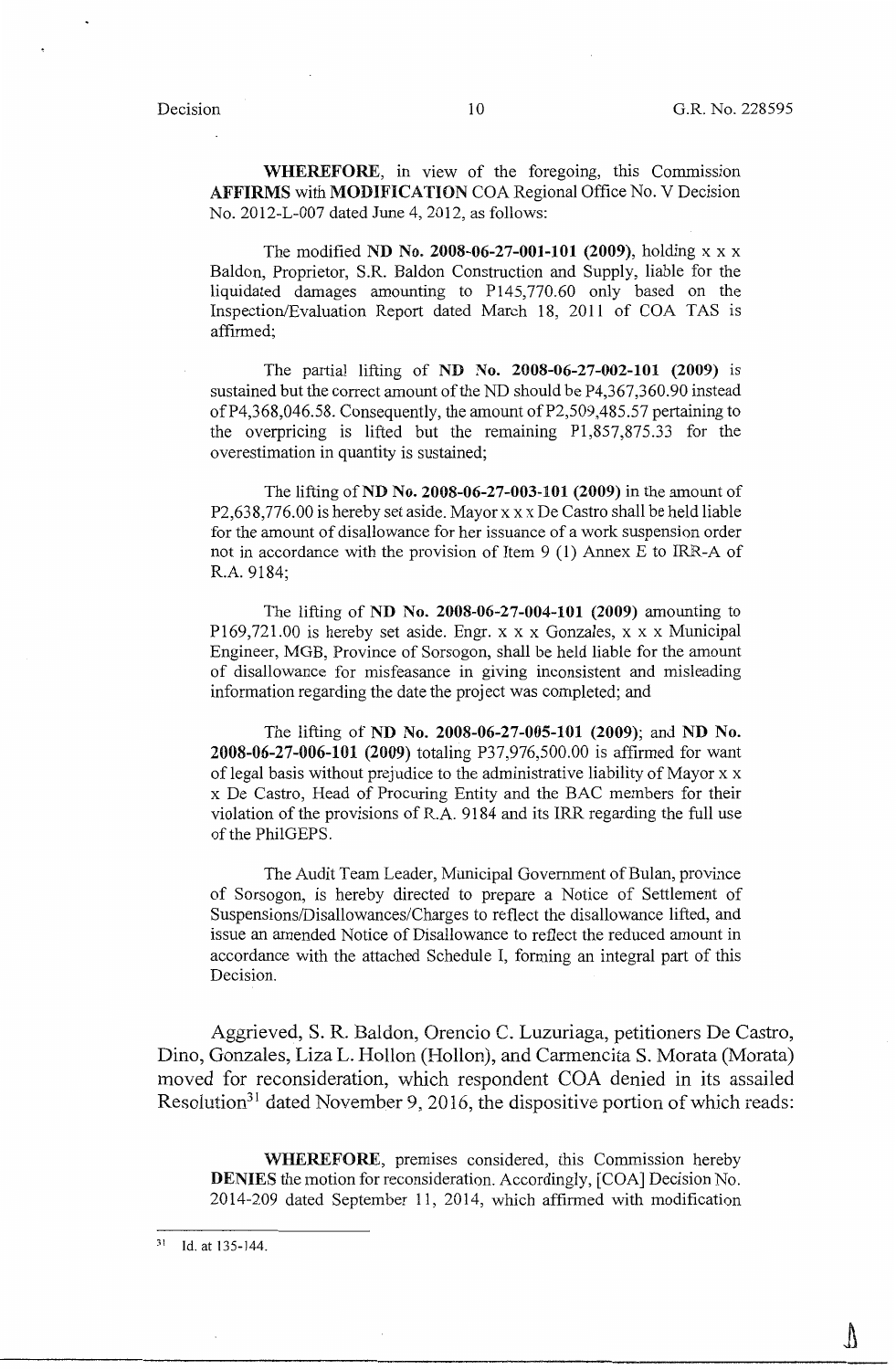COA Regional Office No. V. Decision No. 2012-L-007 dated June 4, 2012, on the lifting and amendment of various [NDs] relative to the construction of [BIBT] and Slaughterhouse Projects in the Municipality of Bulan, Sorsogon, is **AFFIRMED with FINALITY.** 

The Prosecution and Litigation Office, Legal Services Sector, this Commission, is hereby directed to forward the case to the Office of the Ombudsman for investigation and filing of the appropriate charges, if warranted, against the persons liable for the transaction.<sup>32</sup>

Hence, the present petition.

### **GROUNDS**

**A** 

**RESPONDENT COA HAD COMMITTED GRAVE ABUSE OF DISCRETION AMOUNTING TO LACK OR EXCESS OF JURISDICTION WHEN IT CAPRICIOUSLY DISALLOWED IN AUDIT BASED ON A WRONG LEGAL AUTHORITY THE WORK SUSPENSION ORDER ISSUED BY PETITIONER x x x DE CASTRO; AND IT EVEN WHIMSICALLY HELD HER LIABLE FOR THE SUPPOSED LIQUIDATED DAMAGES IN THE xx x BIBT OF THE MUNICIPALITY OF BULAN, SORSOGON.** 

**B** 

**RESPONDENT COA HAD COMMITTED GRAVE ABUSE OF DISCRETION AMOUNTING TO LACK OR EXCESS OF JURISD][CTION WHEN IT INSISTED TO APPLY THE ACEL EQUIPMENT RENTAL RATES (A PRIVATE GROUP'S INTIATIVE WHICH WAS ADOPTED BY THE DPWH AS PART** OF **ITS GUIDELINES IN PROJECT COSTING)** IN **THE BIBT PROJECT WHICH BECAME THE BASIS OF THE ASSAILED COA RESOLUTION AND THE ASSAILED COA DECISION (ANNEXES A AND B HEREOF) TO AFFIRM PART OF THE DISALLOWANCE IN THE ASSAILED ND NO. 2008-06-27-002-101(2009) (ANNEX E HEREOF) WHICH DPWH "GUIDELINES HAD NOT BEEN LEGALLY PUBLISHED OR FILED FOR ITS OWN ORDINANCE ON EQUIPMENT RENTAL.** 

**C** 

**RESPONDENT COA HAD COMMITTED GRAVE ABUSE OF DISCRETION AMOUNTING TO LACK OR EXCESS OF** JURISDICTION WHEN IT REPEATEDLY **DID** NOT RESOLVE THE SUBJECT CASE IN EACH STAGE OF THE APPEAL ON TIME WHICH IS IN VIOLATION OF THE PROVISIONS OF THE 2009 RRPC AND THE PETITIONER'S RIGHTS TO DUE PROCESS AND TO SPEEDY DISPOSITION OF THE SUBJECT CASE.

32 Id. at 141-142.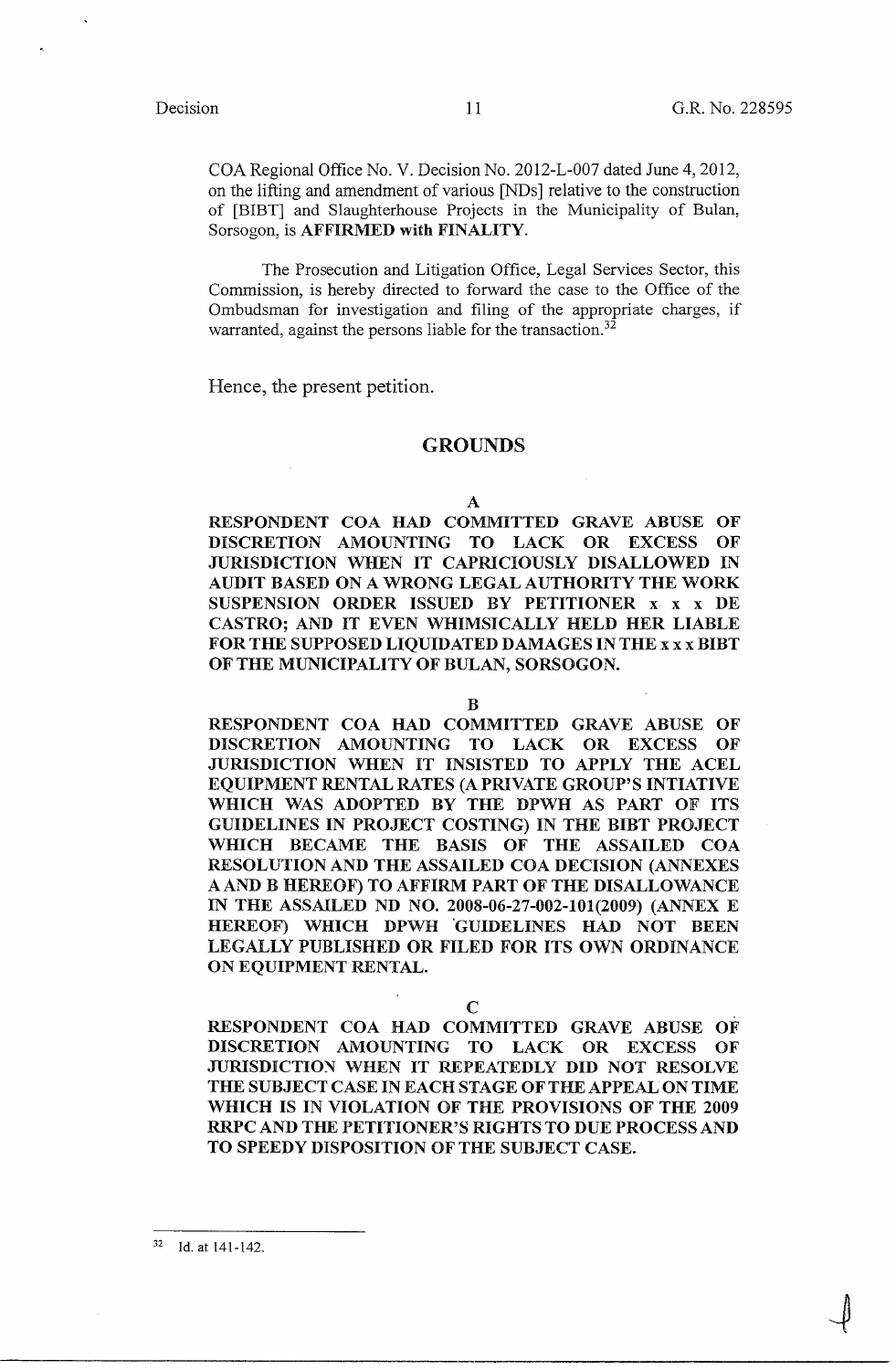### D

RESPONDENT COA HAD COMMITTED GRAVE ABUSE OF DISCRETION AMOUNTING TO LACK OR EXCESS OF JURISDICTION WHEN IT WANTONLY DID NOT INDIVIDUALLY RESOLVE OR HAD CAPRICIOUSLY DISREGARDED ARGUMENTS I(a) AND III OF PETITIONERS DE CASTRO AND GONZALES AND ARGUMENT I OF PETITIONER BALDON IN THE SUBJECT MR (ANNEX C HEREOF) AND FALSELY CLAIMING IN THE ASSAILED COA RESOLUTION (ANNEX A HEREOF) THAT THEY WERE MERE REHASH OR REITERATION OF THE GROUNDS ALREADY PASSED UPON EARLIER IN THE ASSAILED COA DECISION (ANNEX B HEREOF) WHICH DISREGARD OR CLAIM VIOLATED THE RESPONDENT'S OWN 2009 RRPC AND THE PETITIONERS' RIGHT TO DUE PROCESS.

### E

 RESPONDENT COA HAD COMMITTED GRAVE ABUSE OF DISCRETION AMOUNTING TO LACK OR EXCESS OF JURISDICTION WHEN, DESPITE BEING CONTRARY TO EXISTING JURISPRUDENCE, IT STILL IMPUTED LIABILITY TO PETITIONER x x x DE CASTRO AS HEAD OF PROCURING ENTITY FOR THE ALLEGED OVERESTIMATION IN QUANTITY OF MATERIALS IN THE CONSTRUCTION OF THE BULAN INTEGRATED BUS TERMINAL PROJECT.

### F

RESPONDENT COA HAD COMMITTED GRAVE ABUSE OF DISCRETION AMOUNTING TO LACK OR EXCESS OF JURISDICTION WHEN IT SUSTAINED OR AFFIRMED THE ALLEGED OVERESTIMATION IN QUANTITY AMOUNTING **TO**  P 1,857,875.33 AS THE REMAINING DISALLOWANCE UNDER ND NO. 2008-06-27-002-101(2009) DESPITE THE OBVIOUSLY QUESTIONABLE COMPUTATION (THAT IS, UNDERESTIMATION IN THE COA COST ESTIMATE) AND THE TOTAL DISREGARD OF RELEVANT CIRCUMSTANCES MATERIALLY AFFECTING THE PROJECT COSTING MADE BY THE COA INSPECTOR CONCERNED.

### G

RESPONDENT COA HAD COMMITTED GRAVE ABUSE OF DISCRETION AMOUNTING TO LACK OR EXCESS OF JURISDICTION WHEN INSTEAD OF ALREADY ATTACHING THE AMENDED NOTICES OF DISALLOWANCE TO THE ASSAILED COA DECISION (ANNEX B HEREOF) IN ORDER TO REFLECT THE REDUCED AMOUNT OF DISALLOWANCE BASED ON THE SCHEDULE APPENDED THERETO AS ANNEX I AND FORMING AN INTEGRAL PART OF THE SAID COA DECISION, IT ONLY DIRECTED THE AUDIT TEAM LEADER CONCERNED TO ISSUE THE SUPPOSEDLY AMENDED NDs, THEREBY DEPRIVING THE PETITIONERS OF THE EXACT FACTS AND REASONS FOR THE DISALLOWANCE, AMONG OTHERS. AND WORSE, THE RESPONDENT HAD OPENLY TOLERATED THE CONCERNED AUDIT TEAM LEADER'S NOT

N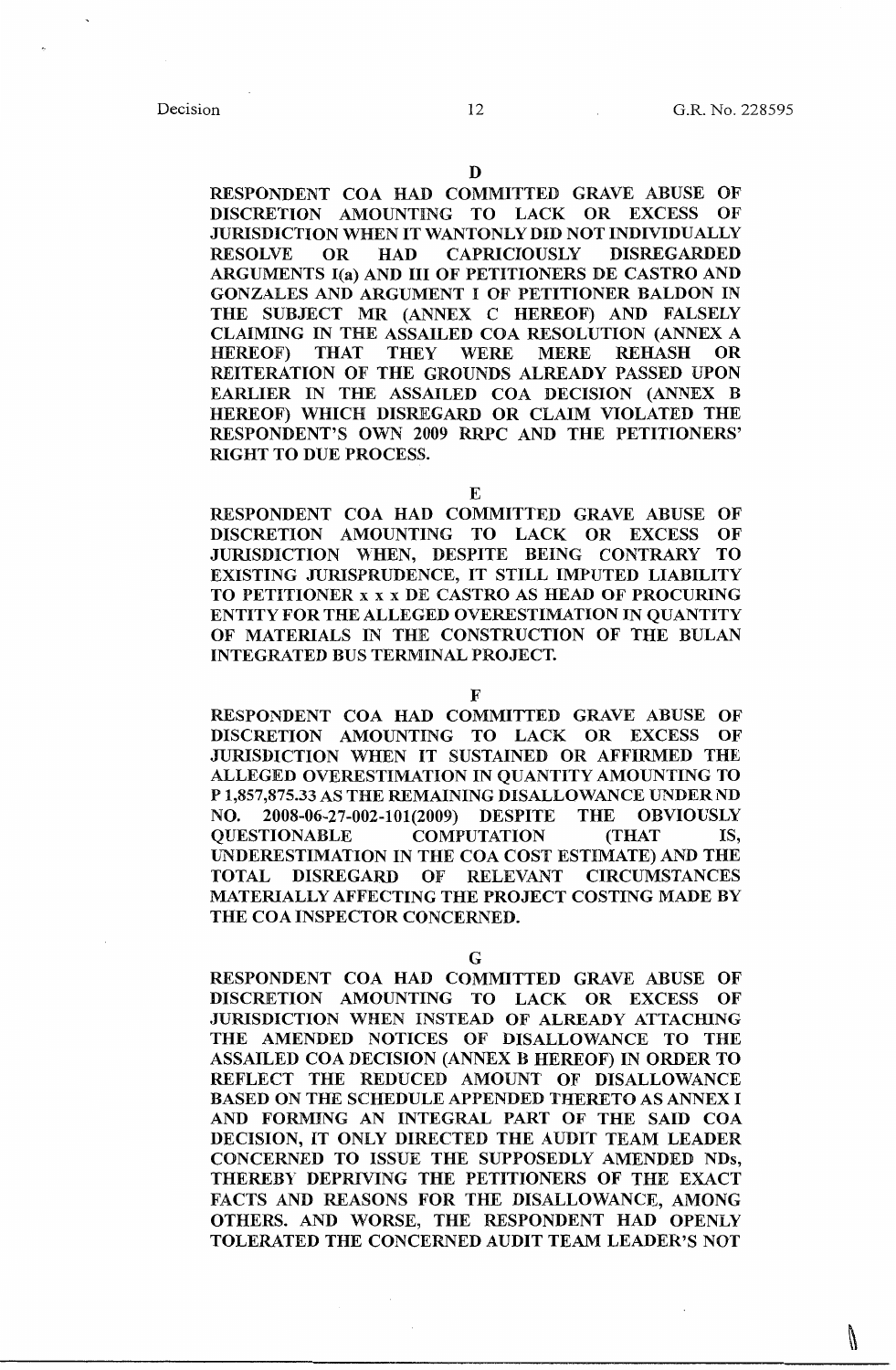-~ '

ISSUING THE AMENDED NOTICES OF DISALLOWANCE EVEN AFTER THE ASSAILED COA RESOLUTION (ANNEX A HEREOF) WAS PROMULGATED, OR MORE THAN TWO (2) YEARS DELAYED ALREADY, IN VIOLATION OF PETITIONERS' RIGHT TO DUE PROCESS AND THE PERTINENT PROVISIONS OF THE 2009 RRPC.

H

RESPONDENT COA HAD COMMITTED GRAVE ABUSE OF DISCRETION AMOUNTING TO LACK OR EXCESS OF JURISDICTION WHEN IT SUDDENLY AND SURREPTITIOUSLY CHANGED OR SUBTITUTED THE AMOUNT AND REASON FOR THE DISALLOWANCE STATED IN THE ASSAILED ND NO. 2008- 06-27-001-101(2009) (ANNEX D HEREOF) WITHOUT FIRST ISSUING AND SERVING A NEW NOTICE OF DISALLOWANCE DESPITE ITS CLEAR VIOLATION OF COA CIRCULAR NO. 2009-006 DATED SEPTEMBER 15, 2009 AND THE PETITIONERS' RIGHT TO DUE PROCESS.

I

RESPONDENT COA HAD COMMITTED GRAVE ABUSE OF DISCRETION AMOUNTING TO LACK OR EXCESS OF JURISDICTION WHEN IT AFFIRMED THE ASSAILED NDs DESPITE THEIR PATENT SERIOUS DEFECT FOR THEIR FAILURE TO CITE THE LAW VIOLATED AS REQUIRED UNDER THE 2009 RRPC WHICH SERIOUS DEFECT INFRINGED THE PETITIONERS' RIGHT TO DUE PROCESS.

J

RESPONDENT COA HAD COMMITTED GRAVE ABUSE OF DISCRETION AMOUNTING TO LACK OR EXCESS OF JURISDICTION WHEN IT RULED THAT PETITIONER x x x GONZALES x x x IS LIABLE FOR THE P169,721.00 DISALLOWANCE UNDER THE ASSAILED ND NO. 2008-06-27-004- 101(2009) (ANNEX G HEREOF) FOR AN ALLEGED MISFEASANCE IN PURPORTEDLY GIVING INCONSISTENT AND MISLEADING INFORMATION REGARDING THE DATE THE SLAUGHTERHOUSE PROJECT WAS COMPLETED WHICH IS NOT A GROUND FOR DISALLOWANCE OF TRANSACTION CLAIM OR PAYMENT.

K

RESPONDENT COA HAD COMMITTED GRAVE ABUSE OF DISCRETION AMOUNTING TO LACK OR EXCESS OF JURISDICTION WHEN IT STILL MADE A PRONOUNCEMENT THAT PETITIONERS x x x DE CASTRO, AS HEAD OF PROCURING ENTITY, AND THE BAC MEMBERS ARE ADMINISTRATIVELY LIABLE FOR VIOLATION OF THE PROVISIONS OF R.A. [NO.] 9184 AND ITS IRR REGARDING THE FULL USE OF PHILGEPS, DESPITE THE LIFTING OF ND NO. 2008-06-27-005-101(2009) AND ND NO. 2008-06-27-005-101(2009) FOR WANT OF LEGAL BASIS.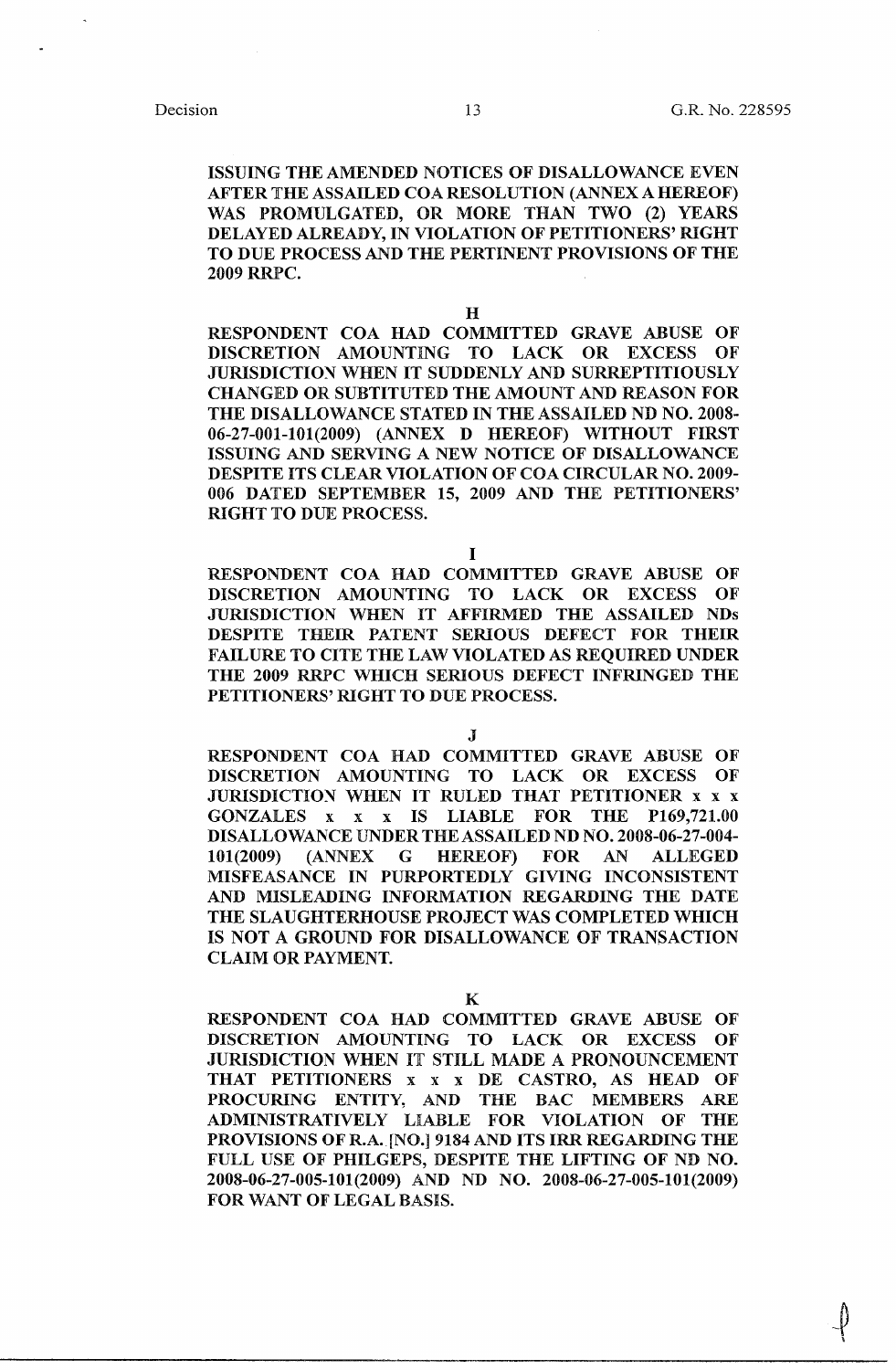### **L**

**RESPONDENT COA HAD COMMITTED GRAVE ABUSE OF DISCRETION AMOUNTING TO LACK OR EXCESS OF JURISDICTION WHEN IT OVERCHARGED THE PETITIONERS IN THE AMOUNT OF FILING FEES THAT THEY WERE MADE TO PAY WHEN THEY FILED THEIR APPEAL BEFORE THE COA REGION V DIRECTOR, LEGASPI CITY DESPITE THE CLEAR PROVISION OF THE 2009 RRPC.<sup>33</sup>**

## **RULING**

Before We delve into the substance of the petition, We shall first address the issue regarding the timeliness of the instant petition.

According to the respondent, the petition should be dismissed for having been filed beyond the 30-day reglementary period for the filing of a petition for *certiorari* under Section 3,34 Rule 64 of the Rules of Court. Respondent, through the Office of the Solicitor General (OSG), points out that petitioners received a copy of the assailed COA Decision on September 29 2014 and, in tum, filed a motion for reconsideration on October 9, 2014<sup>35</sup> . Considering that the fresh period rule enunciated in *Neypes v. Court of Appeals*<sup>36</sup> does not apply to petitions for *certiorari* under Rule 64,<sup>37</sup> petitioners had only 20 days remaining, or until December 19, 2016, to file the petition. Accordingly, since petitioners received a copy of the assailed COAResolution denying their motion for reconsideration on November 29, 2016, the filing of the petition on December 29, 2016 was 10 days late.

Indeed, a review of the timeline shows the instant petition for review was filed out of time and could have been dismissed by this Court outright. Time and again, We have emphasized that procedural rules should be treated with utmost respect and due regard, since they are designed to facilitate the adjudication of cases to remedy the worsening problem of delay in the resolution of rival claims and in the administration of justice.<sup>38</sup>

<sup>33</sup> Id. at 12-15.

<sup>34</sup> Sec. 3. *Time to file petition* - The petition shall be filed within thirty (30) days from notice of the judgment or final order or resolution sought to be reviewed. The filing of a motion for new trial or reconsideration of said judgment or final order or resolution, if allowed under the procedural rules of the Commission concerned, shall interrupt the period herein fixed. If the motion is denied, the aggrieved party may file the petition within the remaining period, but which shall not be less than five (5) days in any event, reckoned from notice of denial.

<sup>&</sup>lt;sup>35</sup> Rollo, pp. 411-414.

 $\frac{36}{37}$  506 Phil. 613 (2005).

<sup>&</sup>lt;sup>37</sup> Fortune Life Insurance Company, Inc. v. COA Proper et al., 752 Phil. 97, 106 (2015).

<sup>38</sup>*Subic Bay Metropolitan Authority v. COA,* G.R. No. 230566, January 22, 2019.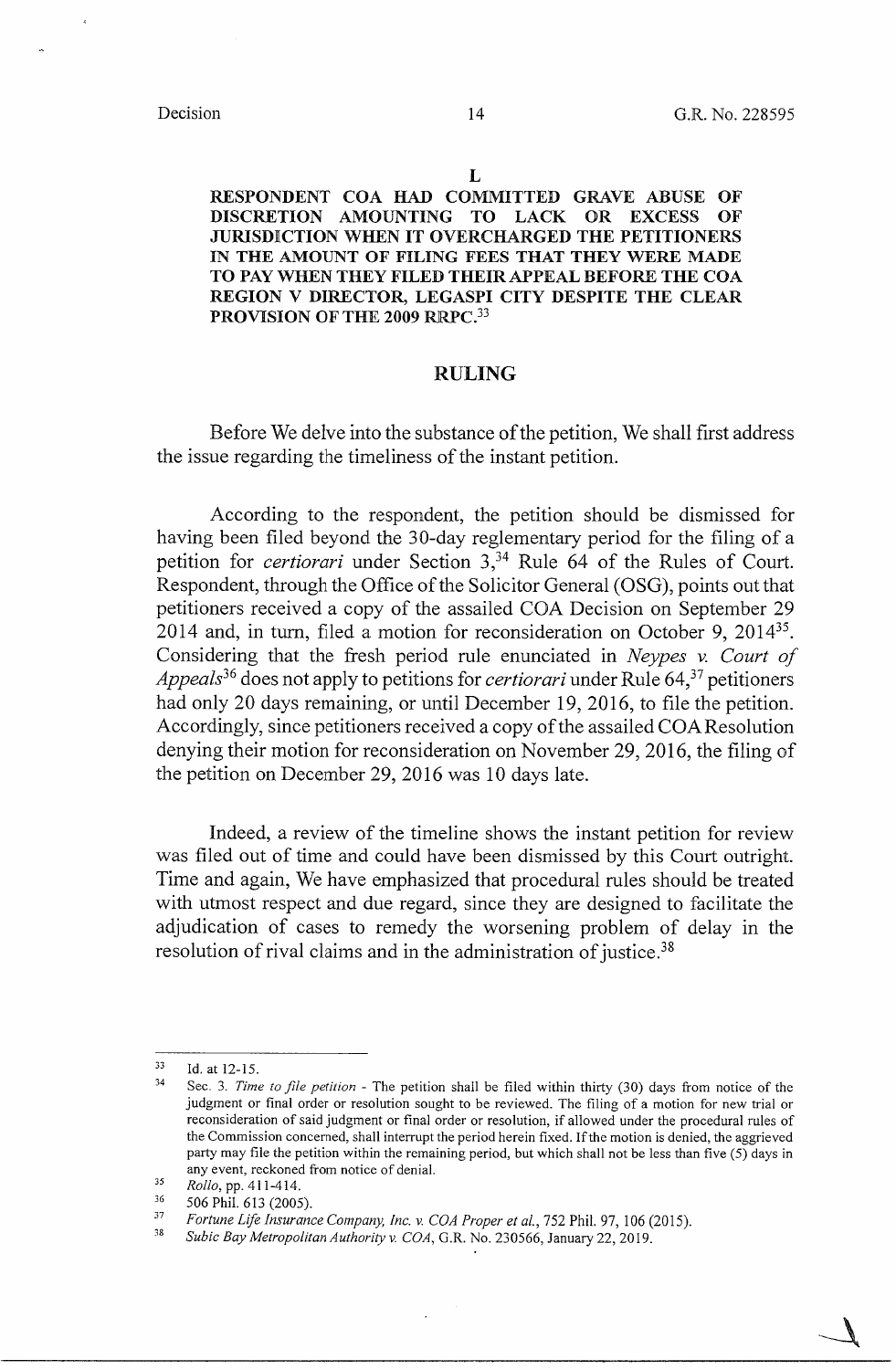However, there are certain exceptions that allow a relaxation of the procedural rules. In the case of *The Law Firm ofLaguesma Magsalin Consulta and Gastardo v. COA*,<sup>39</sup> the Court restated the reasons which may provide justification for a court to suspend a strict adherence to procedural rules, such as: (a) matters of life, liberty, honor or property; (b) the existence of special or compelling circumstances; (c) the merits of the case; (d) a cause not entirely attributable to the fault or negligence of the party favored by the suspension of the rules; (e) a lack of any showing that the review sought is merely frivolous and dilatory; and, (f) the other party will not be unjustly prejudiced thereby. 40

As in any case, this Court is duty-bound to preliminarily ascertain, based on the records, whether the petition has *prima facie* merit, before resolving to dismiss the same on a procedural ground. Here, it is notable that even the OSG, in its partial manifestation<sup>41</sup>, disagrees with respondent COA Proper's ruling on certain points and raises reversible errors allegedly committed by the latter. Taking cue therefrom, this Court has found *prima facie* merit on matters raised in the instant petition for review, which behooved Us to relax technical rules and entertain the petition.

Now We resolve the petition, beginning with the collateral issues raised by petitioners.

Petitioners argue that respondent violated their right to speedy disposition of their case when the latter repeatedly failed to timely resolve the subject case in each stage of the appeal, within the periods provided in the 2009 Revised Rules of Procedure of the Commission on Audit (RRPC). Petitioners asseverate that: despite the filing of their Appeal Memorandum on February 17, 2010 before the COA-RD of Region V, the latter decided the case on June 4, 2012 beyond the 15-day period<sup>42</sup> prescribed by the 2009 RRPC; despite the indorsement of the case on June 8, 2012 to the respondent COA Proper for automatic review of the Decision of the COA-RD of Region V, respondent rendered the herein assailed Decision on September 11, 2014 only, beyond the  $60$ -day period<sup>43</sup> prescribed; and, despite the filing of their Motion for Reconsideration on October 9, 2014, respondent resolved the same on November 9, 2016 only, beyond the 60-day period prescribed.

 $^{39}$  750 Phil. 258 (2015).

<sup>40</sup> Id. at 274-275, citing *Sanchez v. Court of Appeals,* 452 Phil. 665, 674 (2003).

<sup>41</sup>*Rollo,* pp. 432-435.

<sup>42</sup> Sec. 9. *Period to Decide Case* - The Director shall render his decision on the case within fifteen (15) days after submission of complete documents necessary for evaluation and Decision.

<sup>43</sup> Sec. 4. *Period for Rendering Decision* - Any case brought to the Commission Proper shall be decided within sixty (60) days from the date it is submitted for decision or resolution, in accordance with Section 4, Rule III hereof.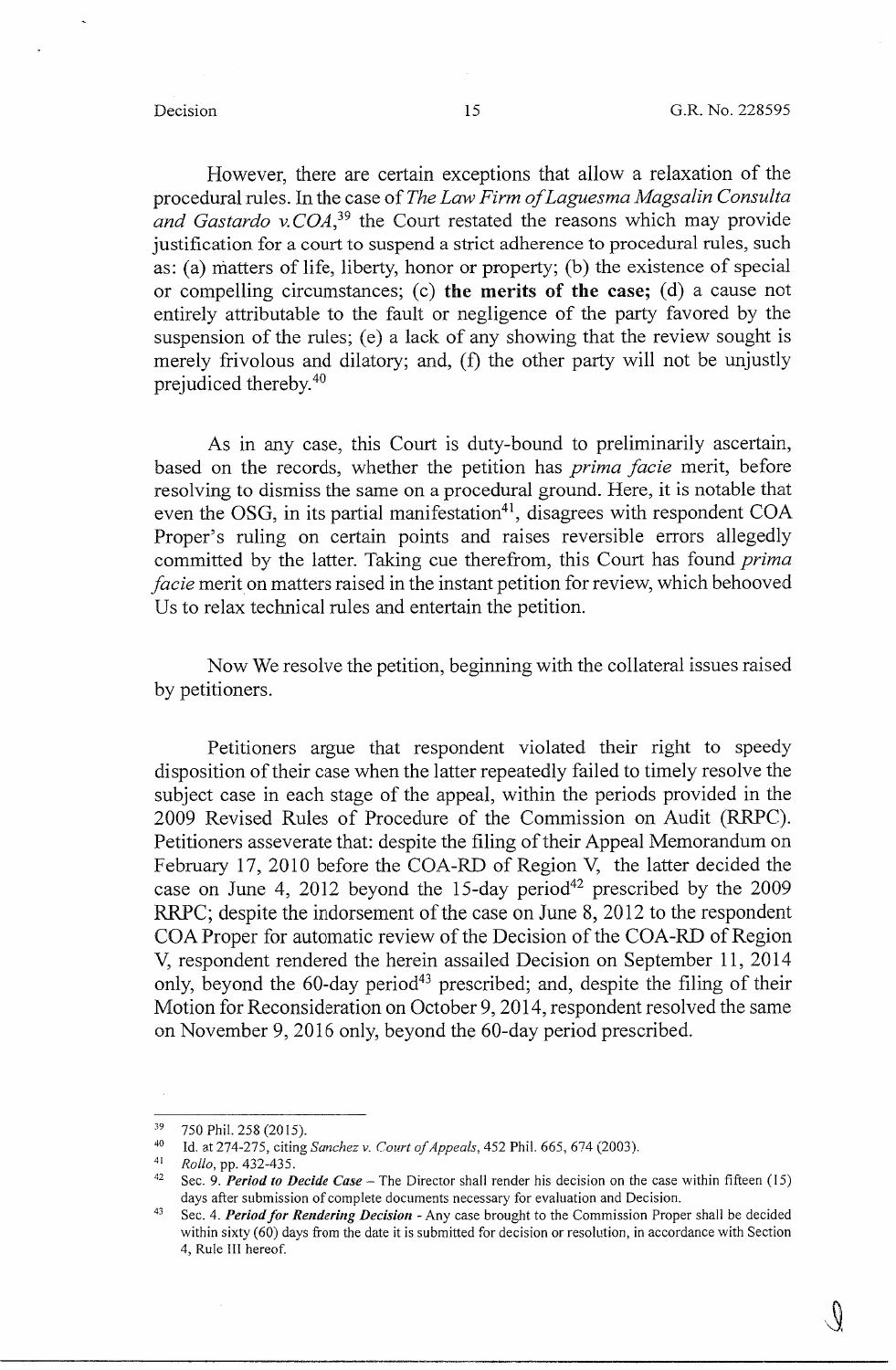$\mathbf{r}$ 

In responding to petitioners' claim, COA counters that petitioners failed to show that the delay was capricious, vexatious and oppressive in character, so as to amount to a violation of petitioners' right to speedy disposition of the case. COA likewise submits that the delay was justified by the necessity for thoroughness in audit.

### Respondent's position is well-taken.

Section 16, Article III of the 1987 Constitution guarantees that all persons shall have the right to a speedy disposition of their cases before all judicial, quasi-judicial and administrative bodies. This constitutional right is not only afforded to the accused in criminal proceedings but extends to all parties in all cases pending before judicial, quasi-judicial and administrative bodies - any party to a case can demand expeditious action from all officials who are tasked with the administration of justice.<sup>44</sup>

It must be noted, however, that the right to a speedy disposition of cases should be understood to be a relative or flexible concept such that a mere mathematical reckoning of the time involved would not be sufficient;<sup>45</sup> it is dependent on the facts and circumstances of a particular case.<sup>46</sup> Thus, it is doctrinal that in determining whether a party is denied the right to speedy disposition of cases, the following factors are considered and weighed: ( 1) length of delay; (2) the reasons for the delay; (3) the assertion or failure to assert such right by the accused; and  $(4)$  the prejudice caused by the delay.<sup>47</sup>

In this case, after weighing the length of time it took the lower tribunals to decide the instant case *vis-a-vis* the necessity to exercise even the standard degree of thoroughness in the examination and resolution of six disallowances in audit-some of which involving issues that are complex or technical in nature, this Court is of the view that the delay in the resolution of the case was not inordinate.

Petitioners likewise bewail that they were denied administrative due process in view of the following circumstances: failure of respondent to resolve every individual argument raised by petitioners in their Motion for Reconsideration; non-issuance of the amended NDs, in conformity with the pronouncement of respondent in the assailed Decision; and failure of the assailed NDs to cite the law violated.

<sup>44</sup>*Revue/ta v. People of the Philippines,* G.R. No. 237039, June 10, 2019.

 $^{45}$  Id.

<sup>46</sup>*Navarro v. COA,* G.R. No. 238676, November 19, 2019.

 $^{47}$  Id.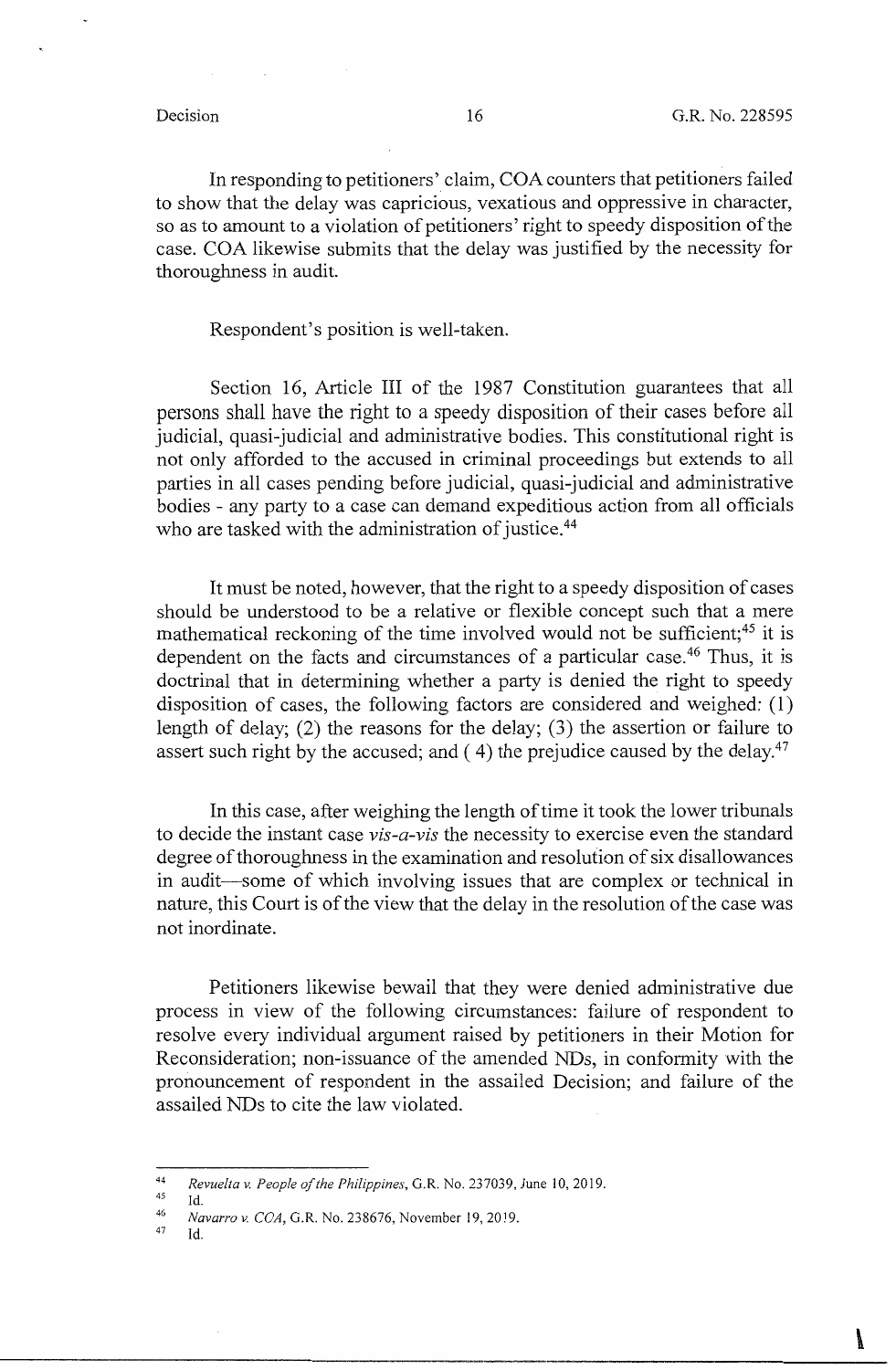*i* 

## Again, this Court is unimpressed.

The essence of procedural due process is embodied in the basic requirement of notice and a real opportunity to be heard.<sup>48</sup> In administrative proceedings, procedural due process has been recognized to include the following: (1) the right to actual or constructive notice of the institution of proceedings which may affect a respondent's legal rights; (2) a real opportunity to be heard personally or with the assistance of counsel, to present witnesses and evidence in one's favor, and to defend one's rights; (3) a tribunal vested with competent jurisdiction and so constituted as to afford a person charged administratively a reasonable guarantee of honesty as well as impartiality; and  $(4)$  a finding by said tribunal which is supported by substantial evidence submitted for consideration during the hearing or contained in the records or made known to the parties affected.<sup>49</sup>

Contrary to petitioners' view that ND Nos. 2008-06-27-001-101 (2009), 2008-06-27-003-101 (2009), and 2008-06-27-004-101 (2009) are defective notices for not indicating the particular violations of law upon which the disallowance was based, the Court finds them sufficient enough to comply with the requirements of administrative due process. After all, in administrative proceedings, "due notice" simply means the information that must be given or made to a particular person or to the public within a legally mandated period of time so that its recipient will have the opportunity to respond to a situation or to allegations that affect the individual's or public's legal rights or duties.<sup>50</sup>

In this case, ND Nos. 2008-06-27-001-101 (2009), 2008-06-27-003- 101 (2009), and 2008-06-27-004-101 (2009) bore the following reasons for disallowance:

| <b>References</b>                | <b>Facts and/or Reasons for Disallowance</b>                                                                                                                                           |
|----------------------------------|----------------------------------------------------------------------------------------------------------------------------------------------------------------------------------------|
| ND No. 2008-06-27-001-101 (2009) | Unaccomplished deficiency of 0.58% or<br>P196,526.13[,] the equivalent amount in<br>terms of pesos. Per inspection report<br>attached on Special Audit Report (Annexes<br>"M- $1-5$ ") |
| ND No. 2008-06-27-003-101 (2009) | Representing liquidated damages for 80 days<br>in excess of contract time attached in the<br>Special Audit Report as Annex "Z-15-A"                                                    |
| ND No. 2008-06-27-004-101 (2009) | Representing LD for 34 days in excess of<br>contract time attached in the Special Audit<br>Report as Annexes "Z-16-A" & "18-a-d"                                                       |

<sup>48</sup>*Vivo v. Phil. Amusement and Gaming Corporation,* 721 Phil. 34, 39(2013).

<sup>49</sup> Id. at 43, citing *Casimiro v. Tandog,* 498 Phil. 660, 667 (2005).

<sup>50</sup>*Security and Exchange Commission v. Universal Rightjield Property Holdings, Inc.,* 764 Phil. 267, 283 (2015).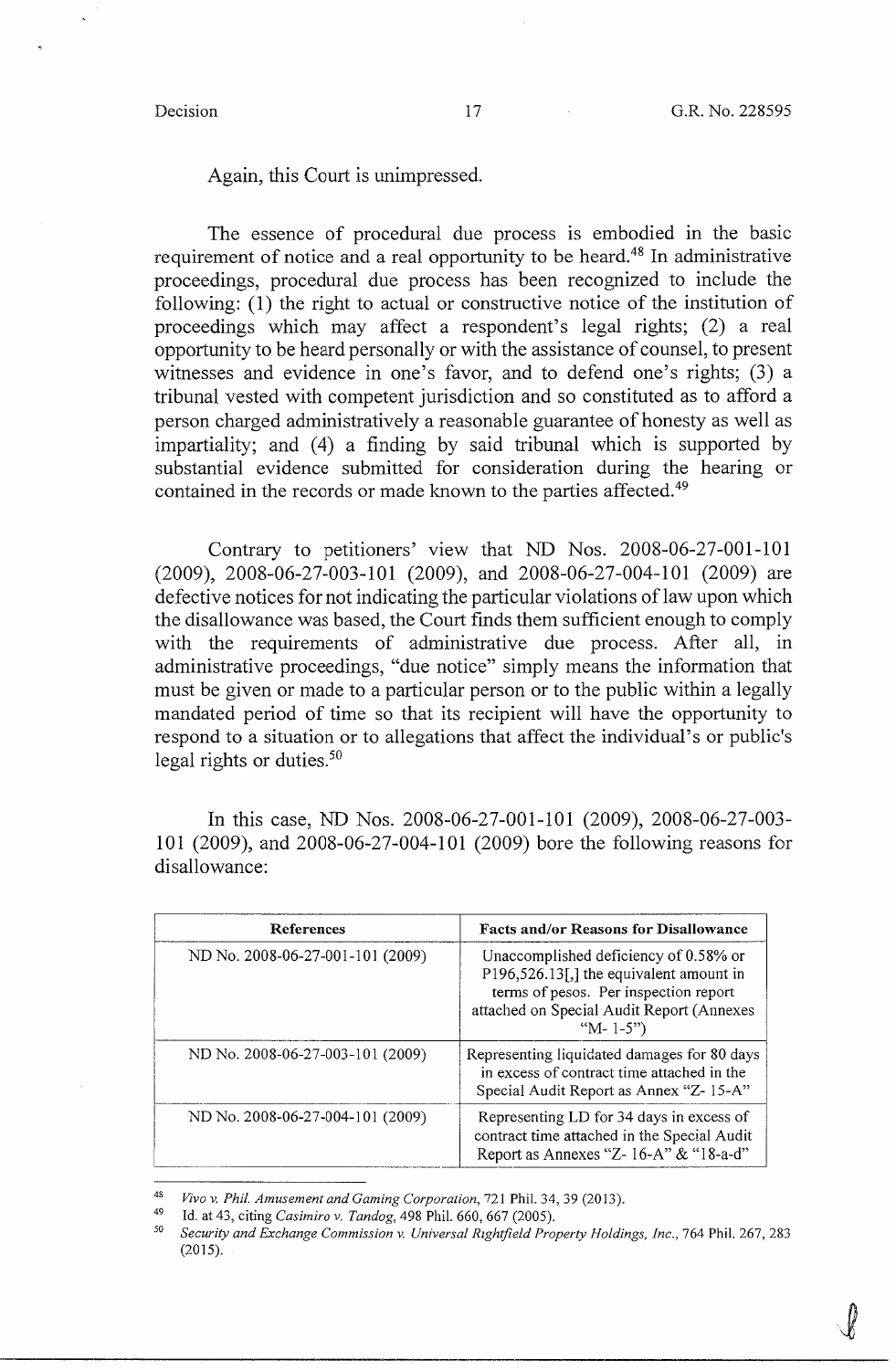The above-stated reasons, with reference to pertinent documents, were adequate enough to inform the parties concerned that the corresponding bases for the disallowance are contractual in character, thereby affording the parties the opportunity not only to respond, but more importantly, to properly formulate their defenses in their Appeal Memorandum before the COA-RD of Region V.

Neither does the non-issuance of the amended NDs in conformity with the disposition made by respondent in its assailed decision, impair the petitioners' right to due process that would warrant the nullification of the subject NDs. Petitioners have been amply notified of factual and legal basis of each disallowance through the assailed Decision, thus, belying that they were deprived of the exact facts and reasons for their respective liabilities.

Lastly, that respondent did not discuss every individual issue raised by petitioners in their motion for reconsideration does not by itself amount to a violation of their right to due process. It is an accepted practice that courts or tribunals are not required to resolve all issues raised in pleadings unless necessary for the resolution of the case.<sup>51</sup> Apparently, COA deemed it unnecessary to pass upon some points raised by petitioners, considering that it has exhaustively passed upon the decisive issues involved in this case in its assailed Decision.

All told, the Court finds no compelling reason to grant the instant petition on account of the alleged violations of petitioners' right to speedy disposition of cases and due process.

This brings Us to the main issues affecting each Notice of Disallowance.

### ND No. 2008-06-27-001-101 (2009)

*(Liquidated Damages by Reason of the Delay in the Delivery or Installation o{Additional 25Kva Transformer and its Accessories in the Main Terminal Building)* 

To begin Our discussion on the matter, it bears to recall that the initial finding that prompted the disallowance under ND No. 2008-06-27-001-101 (2009) was the installation of a 25kva, instead of a 50kva, transformer as programmed, which accounted for the 0.58% unaccomplished deficiency. On appeal to the COA-RD of Region V, petitioners and Baldon offered the documents below to show the private contractor's rectification of the deficiency following their receipt of the ND:

<sup>51</sup>*Insular Bank of Asia & America v. !AC,* 249 Phil. 417, 427 (1988).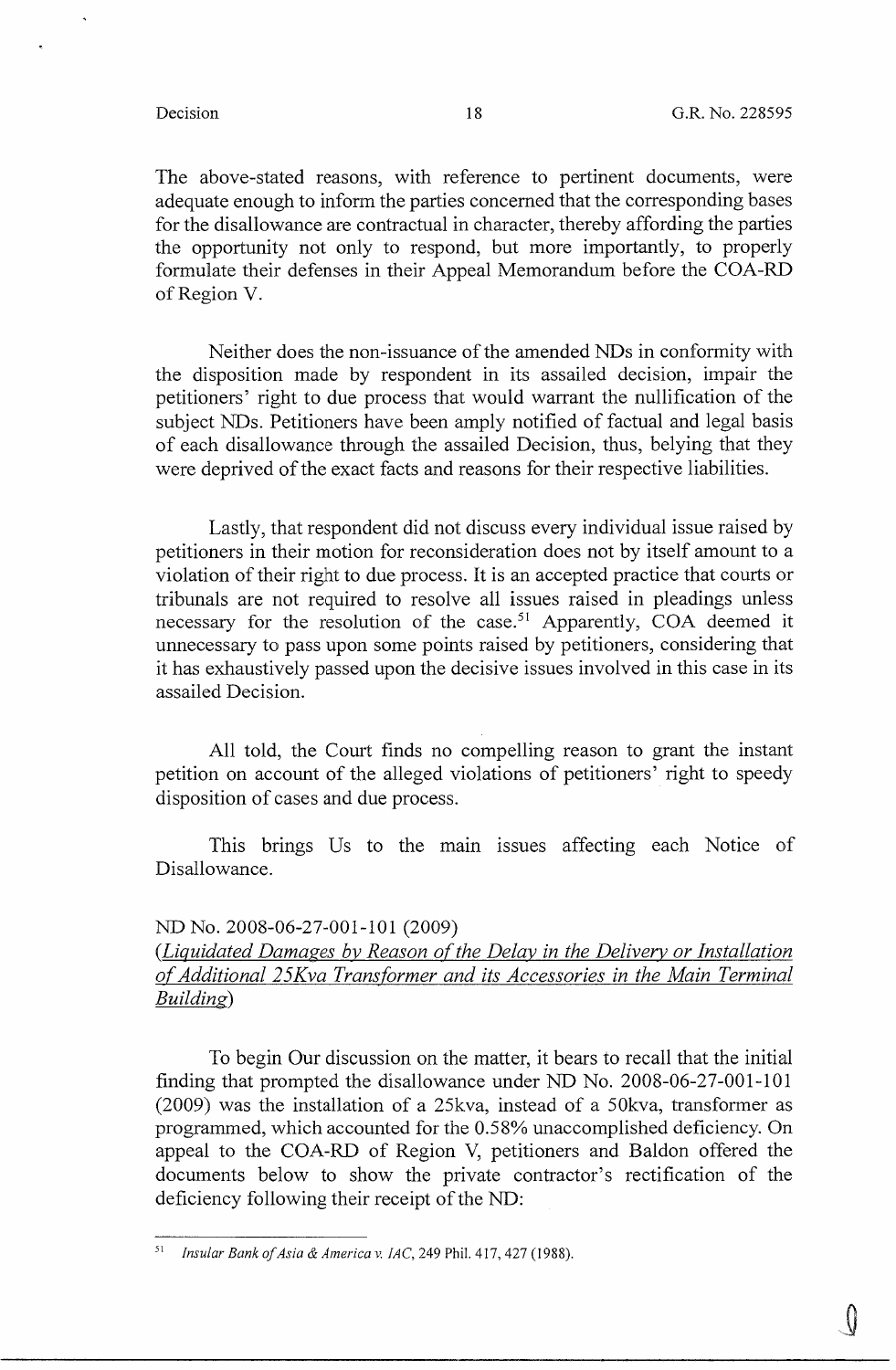1. Letter/Report issued by the Office of the Municipal Engineer, dated October 20, 2009, stating that per inspection of the BIBT project conducted on even date, the 50kva transformer and its accessories, in accordance with the Program of Work (POW), had been installed;<sup>52</sup>

2. Letter of the contractor Baldon, dated October 3, 2009, informing the Municipal Mayor of the installation of the 50kva transformer, as well as all electrical equipment and accessories, had been properly installed; $53$ 

3. Certification issued by Sorsogon I Electric Cooperative, Inc. (SORECO) on September 30, 2009, stating that a secondary line (consisting of units steel poles; one unit 50kva transformer; and one unit kwh meter class 200) has been installed at the BIBT.<sup>54</sup>

As stated above, the COA-RD of Region V modified the disallowance under ND No. 2008-06-27-001-101 (2009), assessing the private contractor's liability at P145,770.60 only, as liquidated damages by reason of the delay in the delivery or installation of additional 25kva transformer and its accessories in the main terminal building. Upon automatic review of the COA Proper, the respondent affirmed the modification made by the COA-RD of Region V.

In presently assailing ND No. 2008-06-27-001-101 (2009), petitioners draw attention to the apparent distinctions between the original ND No. 2008-  $06-27-001-101$  (2009) issued by the ATL, on one hand, and the modified ND No. 2008-06-27-001-101 (2009) as assessed by the COA-RD of Region V, on the other hand, as shown below:

|                                             | ND No. 2008-06-27-001-101 (2009) |                                                                                                                                                                                                        |  |  |  |  |
|---------------------------------------------|----------------------------------|--------------------------------------------------------------------------------------------------------------------------------------------------------------------------------------------------------|--|--|--|--|
|                                             | ORIGINAL                         | <b>MODIFIED</b>                                                                                                                                                                                        |  |  |  |  |
| <b>AMOUNT</b>                               | P196,526.13                      | P145,770.60                                                                                                                                                                                            |  |  |  |  |
| <b>REASON</b><br>FOR<br><b>DISALLOWANCE</b> | 0.58% upon per inspection        | Unaccomplished deficiency of Liquidated Damages by reason of<br>the delay in the delivery and<br>installation of additional 25 kva<br>transformer and its accessories in<br>the main terminal building |  |  |  |  |

Petitioners assert that there was denial of administrative due process when, after the private contractor Baldon had established that her construction firm had rectified the deficiency cited by the ATL in the original ND No. 2008- 06-27-001-101 (2009), the COA-RD and respondent COA Proper still partly sustained the said disallowance based on a new ground. Considering that the basis for the liability under the modified ND was different from that originally cited, petitioners claim that a new ND should have been issued covering the

<sup>52</sup>*Rollo* p. 306.

<sup>53</sup> Id. at 307.

<sup>54</sup> Id. at 308.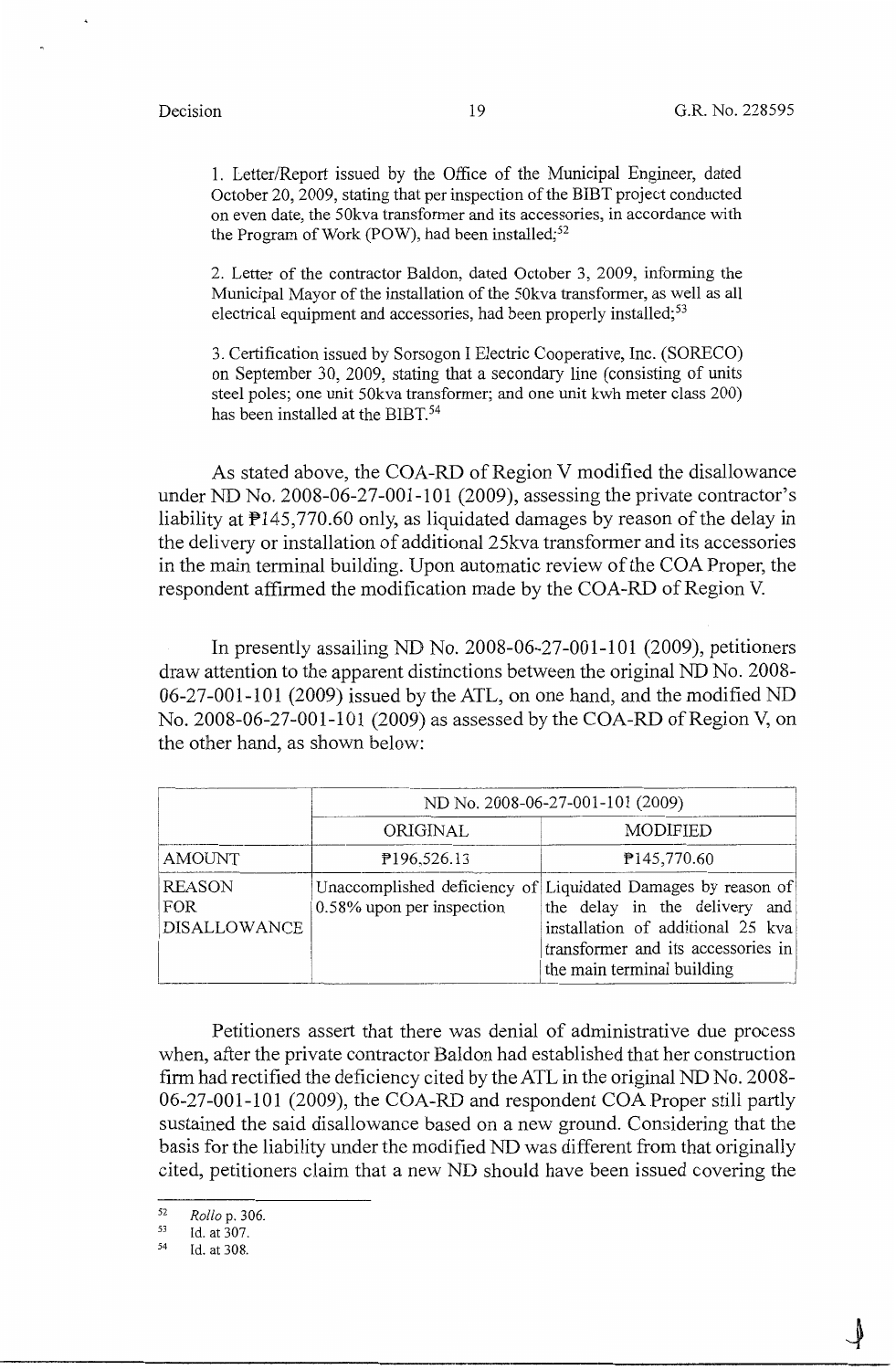'~

same. Petitioners, thus, argue that respondent COA committed grave abuse of discretion when it affirmed ND No. 2008-06-27-001-101 (2009) as modified by the COA-RD of Region V.

The argument lacks merit.

While the original and the modified ND No. 2008-06-27-001-101 (2009) may appear to refer to distinct violations, both are predicated on the same cause, which was the failure of the contractor to fulfill its obligation to install a 50kva transformer and its accessories in the main terminal building of the project within the contract time. Based on record, it is evident that the shift from the initial ground of disallowance to the new one was simply the residual result of the rectification of the deficiency beyond contract time, that perforce had the effect of causing further delay in the completion of the BIBT project. Hence, petitioners could not have been surprised at all by the succeeding assessment for delay, so as to validate their claim of denial of due process. After all, the cause of the modified disallowance was subsumed in the original. Accordingly, a new notice of disallowance is not required; the modification of the original ND No. 2008-06-27-001-101 (2009) suffices under the circumstances of this case.

In view thereof, the respondent COA Proper aptly affirmed the modification made by the COARD on ND No. 2008-06-27-001-101 (2009), especially since the evidence on record clearly supports the contractor's liability for the said delay.

In this connection, it may not be amiss to state that the COA is not required to limit its review only to the grounds relied upon by a government agency's auditor with respect to disallowing certain disbursements of public funds. In consonance with its general audit power, respondent Commission on Audit is not merely legally permitted, but is also duty-bound to make its own assessment of the merits of the disallowed disbursement and not simply restrict itself to reviewing the validity of the ground relied upon by the auditor of the government agency concerned. To hold otherwise would render COA's vital constitutional power unduly limited and thereby useless and ineffective. 55

ND No. 2008-06-27-002-101 (2009) ( *Cost of Overestimated Quantities of Construction Materials, Rental Cost of Equipment and Cost of Labor Net of 10% Tolerable Allowance*)

<sup>55</sup>*Maritime Industry Authority v. COA,* 750 Phil. 288, 334 (2015).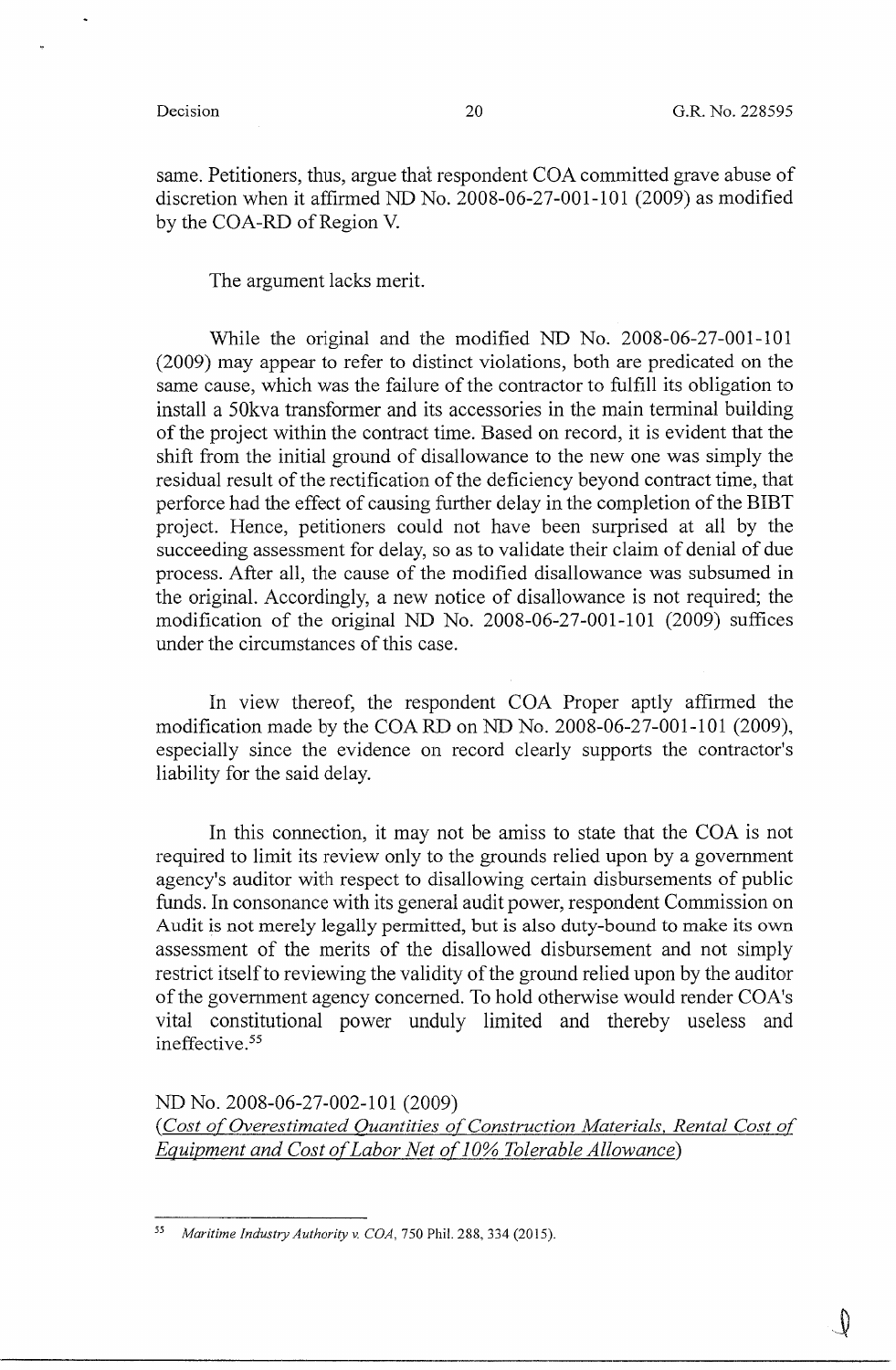The amount originally disallowed under ND No. 2008-06-27-002-101 (2009) was  $P4,367,360.90$ , computed as follows:<sup>56</sup>

| Contract Cost                                                | 32,984,700.00        |  |  |  |  |
|--------------------------------------------------------------|----------------------|--|--|--|--|
| Less COA Estimated Cost                                      | 26,015,762.82        |  |  |  |  |
| Difference: (Gross Variance)                                 | 6,968,937.18         |  |  |  |  |
| Gross Variance / Allowable Variance x $100 = 26.79\%$        |                      |  |  |  |  |
| Less: 10% of COA Estimate (Allowable Variance) <sup>57</sup> | 2,601,576.28         |  |  |  |  |
| Net Cost Variance (NCV) Disallowed in Audit                  | $P4,367,360.90^{58}$ |  |  |  |  |

The disallowed NCV under the original ND No. 2008-06-27-002-101 (2009) consisted of two parts, namely, overestimated quantities and overpricing: <sup>59</sup>

| Details                                                                                          | Overestimated<br>Quantities |       | Overpricing                  |       | Total         |            |
|--------------------------------------------------------------------------------------------------|-----------------------------|-------|------------------------------|-------|---------------|------------|
|                                                                                                  | Amount $(P)$                | $\%$  | Amount $(P)$                 | $\%$  | Amount $(P)$  | $\%$       |
| Portion of CV for<br>construction<br>materials, rental cost<br>of equipment and cost<br>of labor | 2,838,384.00                | 42.54 | 3,834,453.30                 | 57.46 | 6,672,837.30  | 100        |
| CV for mobilization,<br>overhead cost and<br>contractors profit and<br>tax                       | 125,960.89                  | 42.54 | 170,138.99                   | 57.46 | 296,099.88    | 100        |
| <b>Total Cost Variance/</b><br><b>Gross Variance</b><br><b>Equivalent to</b><br>26.79%           | 2,946,344.89                | 42.54 | 4,004,592.29                 | 57.46 | 6,968,937.18  | 100        |
| Less COA Allowable<br>Variance: 10% of<br>Total Estimate:<br>(26,015,762.82)                     | 1,106,710.55                | 42.54 | 1,494,865.73                 | 57.46 | 2,601,576.28  | 100        |
| <b>Net Cost Variance</b><br>(NCV) Disallowed                                                     | P <sub>1</sub> ,857,875.33  | 42.54 | P <sub>2</sub> , 509, 485.57 | 57.46 | P4,367,360.90 | $100^{60}$ |

<sup>56</sup>*Rollo,* p. 150.

Paragraph 7, COA Resolution No. 91-52 states: The total contract price should be equal to or less than the total COA estimate plus ten percent ( 10%) in order to sustain a finding of reasonableness, otherwise, the contract price will be deemed excessive. 58 According to the assailed COA Decision dated September 11, 2014, the amount of disallowance should

be  $\overline{P}4,367,360.90$ , which was inadvertently indicated as  $\overline{P}4,368,046.58$ .

 $59$  Rollo, p. 151.<br>  $50$  Id at 151-152

<sup>&</sup>lt;sup>60</sup> Id. at 151-152.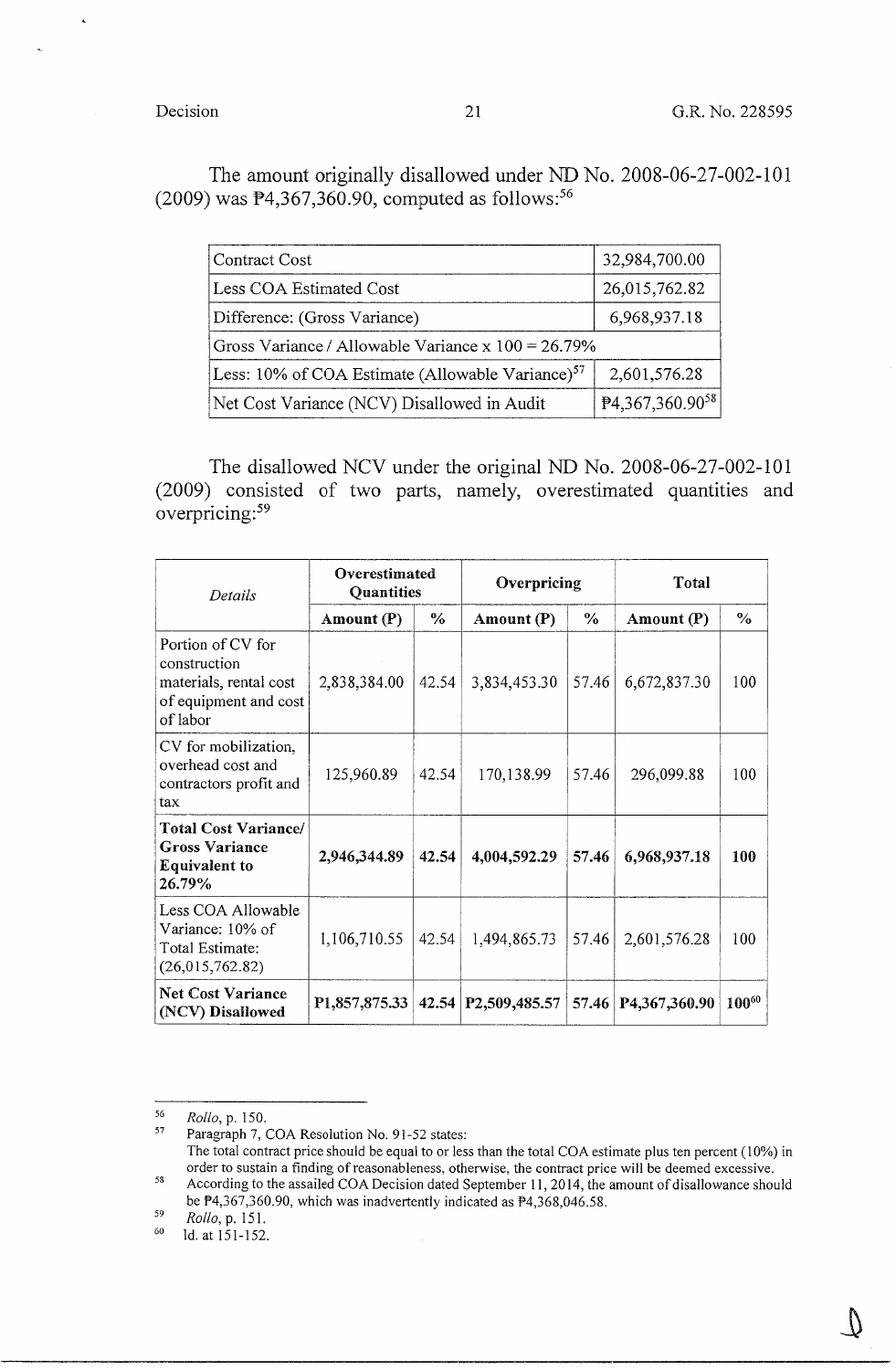$\ddot{\phantom{1}}$ 

On appeal to the COA-RD of Region V, the amount of disallowance was reduced to Pl,857,875.33, after the RD lifted the disallowance of Php2,509,485.57 representing the NCV of the alleged overpriced construction materials. The reason for the partial lifting of the disallowance was the failure of the COA-TAS to support the finding of overpricing with actual canvass sheets and/or price quotations from identified suppliers, as required under COA Memorandum No. 97-012.<sup>61</sup>

Thus, the remaining amount of disallowance pertains to the NCV of the overestimated quantities of construction materials, rental cost of equipment and cost of labor. Petitioners fault the respondent COA Proper in sustaining the disallowance thereof. They argue that respondent gravely abused its discretion in giving credence to the Detailed Estimates<sup>62</sup> made by the COA-TAS, which are attended with the following supposed defects and irregularities:

Point 1:

It must be noted that in the Detailed Estimates under Masonry Works, page 2, for 10,475 hollow blocks used, Engr. Gomez estimated only 611 bags of cement needed or to be used.

However on page 5, for another Masonry Works, for 13,800 pieces of hollow blocks[,] Gomez estimated that only 120 bags of cement are needed.

xxxx

Point 2:

Relative to the Perimeter Fencing, on page 1 of both the LGU Program of Work and the COA Detailed Estimates, the COA inspector (Engr. Gomez) did not include in his Detailed Cost Estimates the use of scaffoldings for the construction of the perimeter fence. x x x

Point 3:

In the COA Detailed Estimates prepared by the COA inspector, the employment of a Civil Engineer, or an Electrical Engineer, or a Project Engineer who must supervise, check and oversee the whole project as big as the Bus Terminal was not

COA Memorandum Order No. 97-012 dated March 31, 1997 states:

xxxx

<sup>3.2</sup> To firm up the findings to a reliable degree of certainty, initial findings of overpricing based on market price indicators mentioned in pa. 2.1 above have to be supported with canvass sheet and/or price quotations indicating: a) the identities of the suppliers or sellers; b) the availability of stock sufficient in quantity to meet the requirements of the procuring agency; c the specifications of the items which should match those involved in the finding of overpricing; d) the purchase/contract terms and conditions which should be the same as those of the questioned transaction.

<sup>62</sup>*Rollo,* pp. 240-260.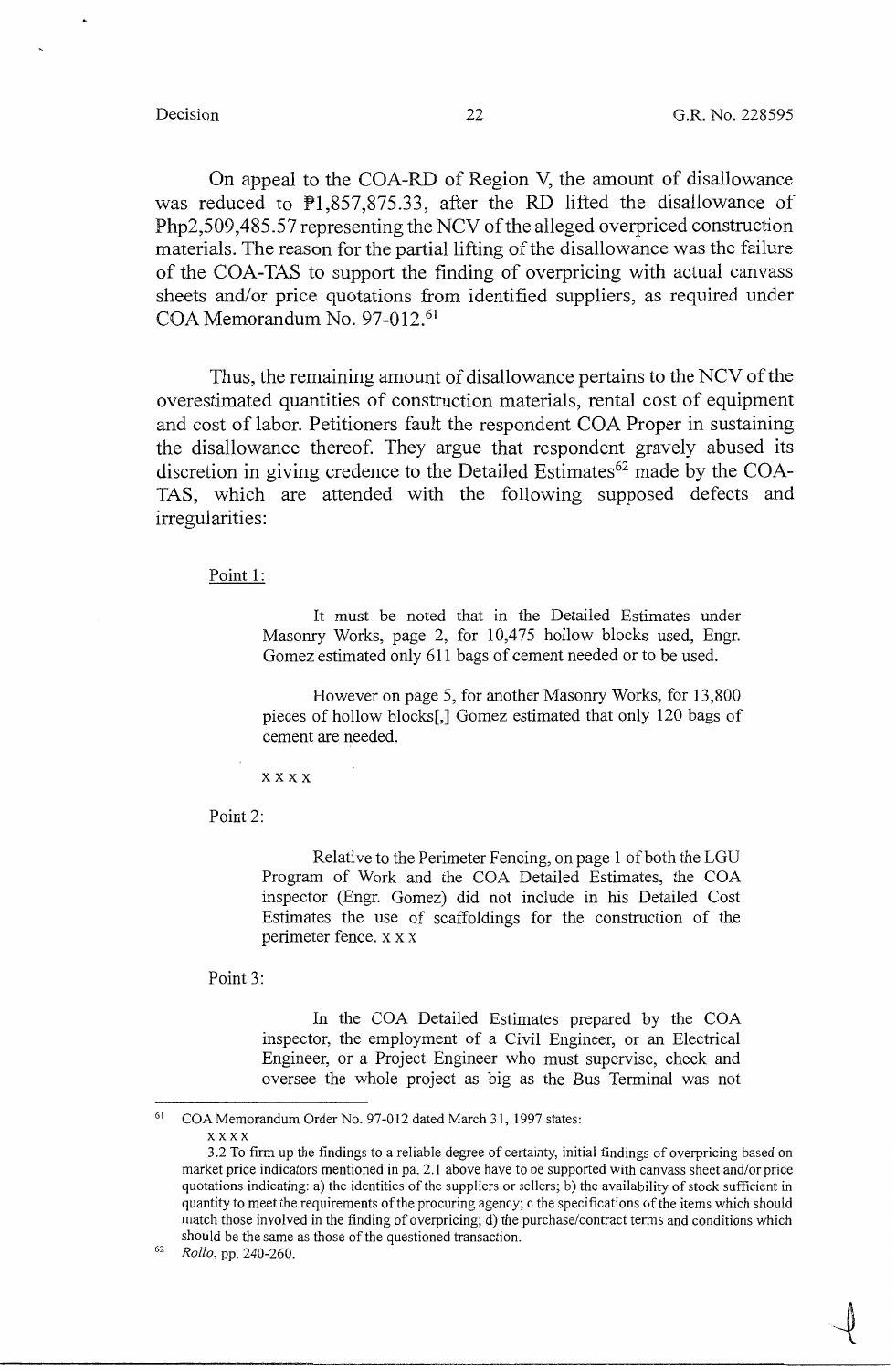N

included. The BIBT was a big civil works project awarded to a contractor who must hire a professional civil engineer, or any other engineer, depending on the line of work or project being done. The labor cost for such engineer was obviously disregarded or omitted by the COA inspector[,] which could partly account for or explain or reduce the alleged overestimated cost of the project.

### Point 4:

COA Inspector (Engr. Gomez) raised the issue that for the acquisition of common borrow which will be used as filling material, why adopt the farther source in the LGU estimate and pay a higher cost of P220.00 per cubic meter instead of the nearer source with lower cost of P130 per cubic meter? He claimed that] in this material alone, the government could have saved P90.00 per cubic meter of P1,944,000.00 for 21,600 cubic meters.  $63$ 

It must be pointed out that the site of the [BIBT] is very much different from that of the Municipal Slaughterhouse. The BIBT project is located in a rice field needing more selected type of filling materials than the usual filling materials for the construction site of an ordinary project like a slaughterhouse. The BIBT serves as a facility that can carry heavier loads like, not only the building but several buses equivalent to 50 units at some point of time, and thus, the foundation materials had included selected filling materials like boulders and rocks. The area at the site of the BIBT project sits on a ground softer than at the slaughterhouse site. Thus, there was a need for a selected borrow since safety like security is a main concern for the Bus Terminal Management.

Accordingly, [the] alleged savings of P90.00 per cubic meter for 21,600 cubic meters or a total amount of Pl,944,000.00 is totally baseless and therefore there was no overestimation in the quantity and price of the borrow used as filling materials for the BIBT project.

Point 5:

The COA inspector (Engr. Gomez) had questioned the rental of Road Grader estimated by the LGU of Bulan at Pl2,048.00 per eight-hour operation based on Municipal Ordinance No. 002, Series of 2005<sup>64</sup> [xxx] which is the prevailing rate at the construction site. Engr. Gomez used the DPWH Regional Equipment Rental rates based on the DPWH Order No. 57, Series of 2002, dated February 13, 2002 which is legally non-existent for not having been published or filed with the Office of the National Administrative Register (ONAR) as already discussed above. And if Engr. Gomez used any other rates prevailing in a locality outside of the LGU [of] Bulan or in a place far from the construction site like Legaspi City, then Engr. Gomez failed to consider the factors that affect costing or pricing or

63 Id. at 388.

<sup>64</sup>  Id. at 385-386.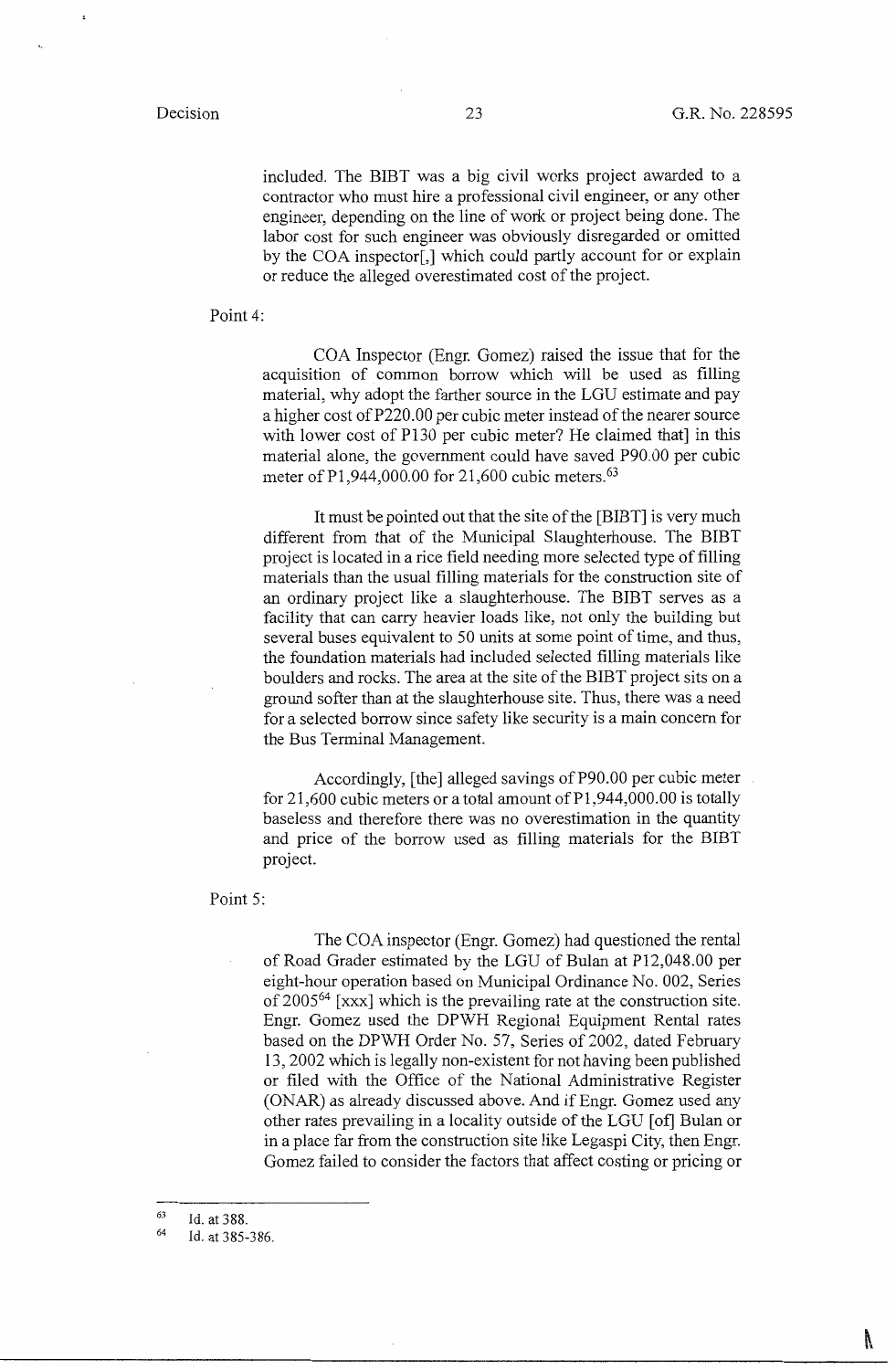rental, like distance, time and the added cost of hauling the heavy equipment to and from the project site at Bulan Sorsogon.<sup>65</sup>

While this Court finds points 1 to 4 raised by petitioners to be ostensibly sound in theory, it is unfortunate that petitioners failed to present before Us the LGUs Program of Work (POW), in order to enable Us to confirm whether the items or expenses referred to in petitioners' arguments indeed form part of the agency approved budget, and whether they constitute the remaining gross variance of P2,964,344.89. Considering that the said document is clearly relevant to the material allegations in this petition, petitioners should have presented the same.

On this note, We stress that the burden of demonstrating, plainly and distinctly, all facts essential to establish their right to a *writ of certiorari* lies on petitioners. 66 In other words, the burden of proof to show grave abuse of discretion is on the petitioners.<sup>67</sup> Here, by not attaching a relevant document in support of their arguments, petitioners failed to discharge their burden of proof.

As to the costing of heavy equipment rentals, petitioners argue that COA erroneously sustained the reliance of the COA-TAS upon the Department of Public Works and Highways (DPWH) rental rates, as mandated by DPWH Department Order (D.O.) No. 57, series of  $2002<sup>68</sup>$  in arriving at the rental cost estimates. According to petitioners, since DPWH D.O. No. 57, series of 2002, was not published in the University of the Philippines (U.P.) Law Center - Office of the National Administrative Register (ONAR), the same is "inexistent."

We agree with petitioners that the lack of publication and non-submission to the U.P. Law Center - ONAR, of DPWH Department Order (D.O.) No. 57, series of 2002, rendered the same ineffective, insofar as it requires the adoption of the Associated Construction Equipment Lessors. Inc. (ACEL) rental rates as the basis of equipment rental cost in the preparation of a project's Approved Budget for Contract (ABC). This Court has emphasized that both the requirements of publication and filing of administrative issuances intended to enforce existing laws---R.A. No. 9184, in this case---are mandatory for the effectivity of said issuances. 69

However, the ineffectiveness thereof notwithstanding, COA is not precluded from adopting the rental rates prescribed by the DPWH, if it is shown that the same is more practical and of least cost to the government. This is in view of COA's

67 68 Id.

A.3 Equipment Expenses.

<sup>65</sup> Id. at 94-97.

<sup>66</sup> *Morales, Jr. v. Ombudsman Carpio-Morales,* 791 Phil. 539,556 (2016).

Item A.3.1 of DPWH D.O. No. 57, series of 2002, states:

A.3.1 · Rental equipment which shall be based on the prevailing "Associated Construction Equipment Lessors, Inc." (ACEL) rental rates approved for the use by the DPWH. Rental Rates of Equipment not indicated in the ACEL booklet shall be taken from the rental rates prepared by the Bureau of Equipment. x x x

<sup>69</sup> *Rep. of the Phils. v. Pilipinas Shell Petroleum Corporation,* 574 Phil. 134, 144 (2008), *NASECORE v. Energy Regulatory Board,* 517 Phil. 23, 54 (2006).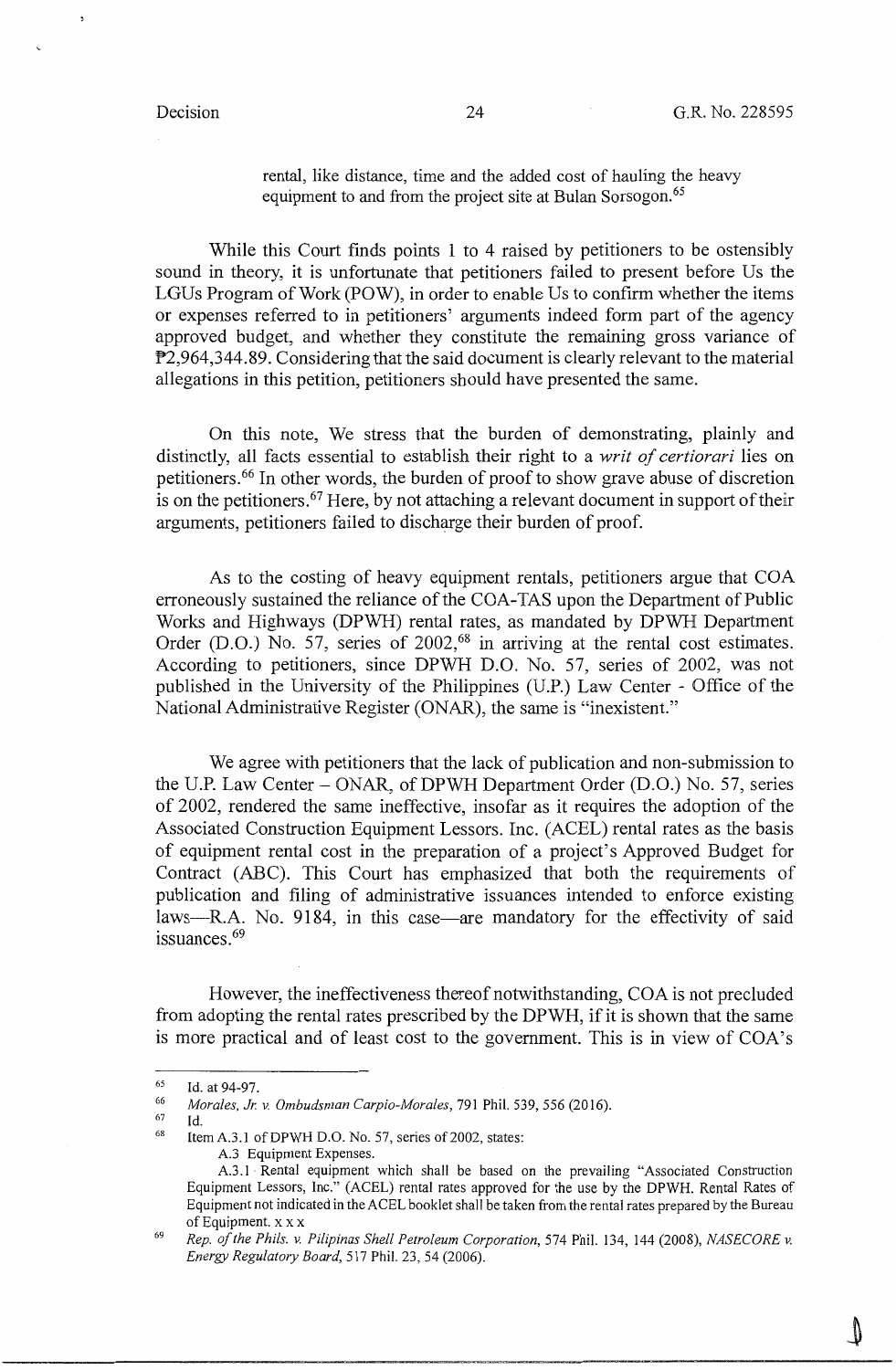$\int$ "

mandate preventing excessive and unnecessary costs to the government. In this case, it is apparent that the DPWH rental rates are lower than that prescribed in Municipal Ordinance No. 002, Series of 2005, which was used as basis in the preparation of the ABC for the BIBT project. Hence, the COA did not commit grave abuse of discretion in sustaining the COA-TAS rental cost estimate for the lease of heavy equipment, based on the DPWH rental rates.

This brings Us to the issue of who are liable under ND No. 2008-06-27-002- 101 (2009). We hold that only the BAC Chairman Dino and Municipal Engineer Gonzales are liable for this disallowance. Under Section 103 of Presidential Decree (P.D.) No. 1445, expenditures of government funds or uses of government property in violation of law or regulations shall be a personal liability of the official or employee found to be directly responsible therefor. Considering that the BAC chairman and the municipal engineer were directly involved in the preparation of the budget for the project, they should be made liable for the overestimated quantity of the materials and the rates used for the costing of the BIBT project.

Petitioner De Castro, on the other hand, cannot be held liable under this disallowance, since she had nothing to do with the preparation of the estimated cost of the BIBT project.<sup>70</sup> Applying the *Arias*<sup>71</sup> doctrine, the fact that petitioner De Castro was the final approving authority of the transactions in question and that the officers who processed the same were directly under her supervision, do not suffice to make her liable, in the absence of indication that she had notice of any circumstance that could have aroused her suspicion that what she was approving falls within the purview of an excessive transaction. To be clear, the documents in question involve technical matters that are beyond the professional competence of De Castro.

The proprietor of the private contractor S.R. Baldon Construction and Supply should be excluded from liability under this disallowance, since she was not privy to the preparation of the estimates for project. The Court finds fault in COA's imputation of liability against the contractor on the basis of unjust enrichment.<sup>72</sup> For one to be liable under the principle of unjust enrichment, the essential elements must be present: (1) that the defendant has been enriched, (2) that the plaintiff has suffered a loss, (3) that the enrichment of the defendant is without just or legal ground, and ( 4) that the plaintiff has no other action based on contract, quasi-contract, crime or quasi-delict.<sup>73</sup> In this case, the first element is lacking, as it was never alleged, much less proved, that the overestimated quantities of construction materials, rental costs of equipment and labor cost, were not utilized or spent for the project or that the same channeled directly for personal use or gain of the private contractor.

<sup>70</sup>*Dr. Salva v. Chairman Carague,* 540 Phil. 279. 286 (2006).

<sup>71</sup>*Arias v. Sandiganbayan,* 259 Phil. 794 ( 1989).

The principle of unjust enrichment under Article 22 of the Civil Code ordains that "every person, who through an act of performance by another, or any other means, acquires or comes into possession of something at the expense of the latter without just or legal ground, shall return the same to him."

<sup>73</sup>*Shinryo (Philippines) Company, Inc. v. RRN Incorporated,* 648 Phil. 342, 351 (2010).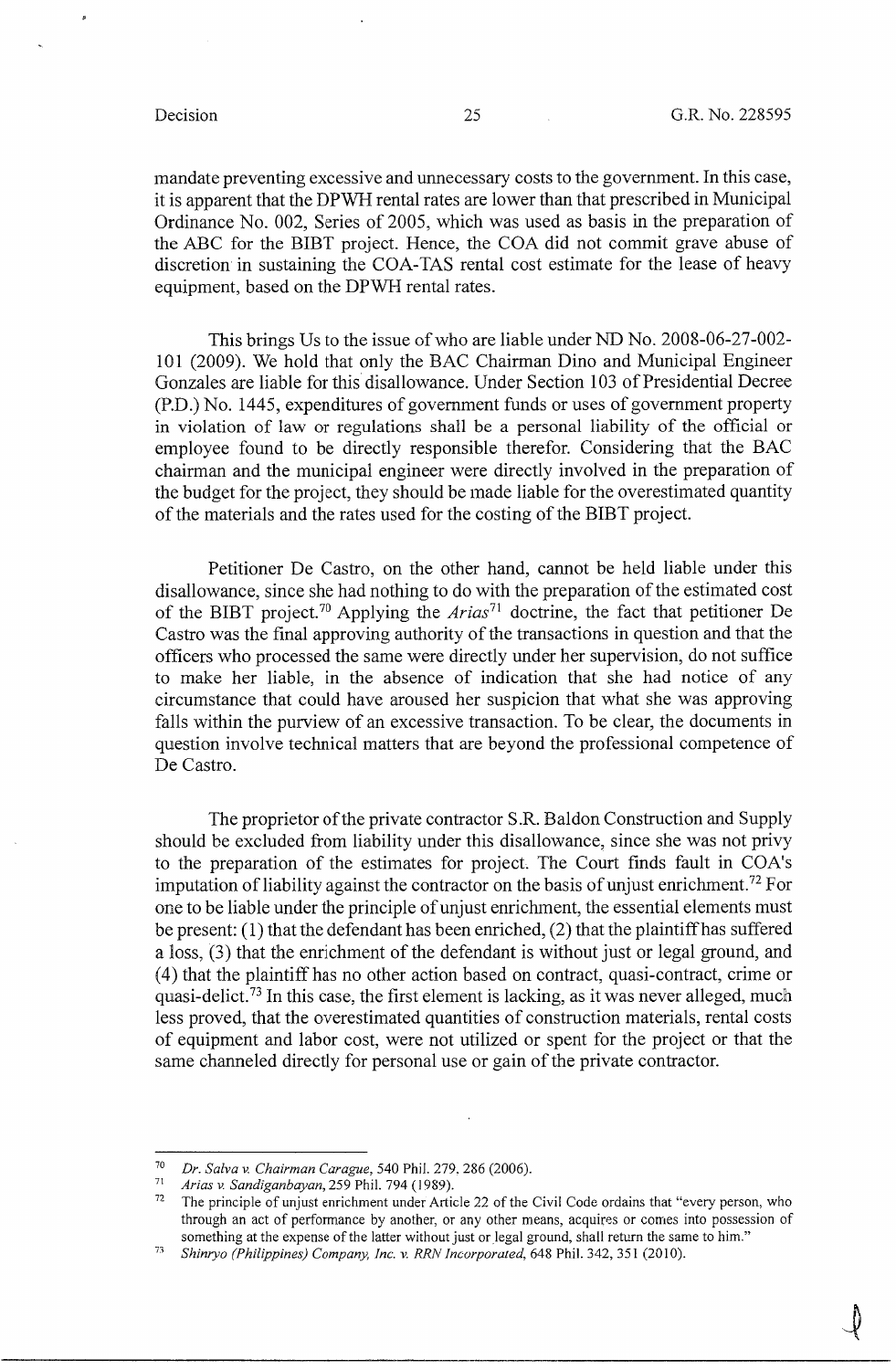-~ '

## ND No. 2008-06-27-003-101 (2009) *(Liquidated Damages for 80 Days Excess of Contract Time)*

The assailed COA Decision held petitioner De Castro, as then municipal mayor of Bulan, Sorsogon, liable for the disallowance under ND No. 2008-06-27-003-101 (2009) in the amount of  $\overline{P}2,638,776.00$ , representing the liquidated damages for the 80-day delay in the completion of the BIBT project. In so ruling, the respondent invalidated the Work Suspension Order dated May 15, 2007 issued by petitioner De Castro, which served as the basis for the contractor to stop the work operations on the project from July 2, 2007 until September 10, 2007. According to COA, De Castro's Work Suspension Order, which was predicated on the municipal government's recourse to undertake an alternative financing scheme to fund the project, is not a fortuitous event that would render it a valid ground for work suspension under Item 9(1) of Annex E to IRR-A of R.A. No. 9184, which states:

9 .1. The procuring entity shall have the authority to suspend the work wholly or partly by written order for such period as may be deemed necessary, due to force majeure or any fortuitous events or for failure on the part of the contractor to correct bad conditions which are unsafe for workers or for the general public, to carry out valid orders given by the procuring entity or to perform any provisions of the contract, or due to adjustment of plans to suit field conditions as found necessary during construction. The contractor shall immediately comply with such order to suspend the work wholly or partly.

COA further ruled that neither does the said circumstance fall under Item 9(2) of Annex E to IRR-A of R.A. No. 9184, which enumerates the following grounds for a contractor to request for work suspension:

9 .2. The contractor or its duly authorized representative shall have the right to suspend work operation on any or all projects/activities along the critical path of activities after fifteen (15) calendar days from date ofreceipt of written notice from the contractor to the district engineer/regional director/consultant or equivalent official, as the case may be, due to the following:

a. There exist right-of-way problems which prohibit the contractor from performing work in accordance with the approved construction schedule.

b. Requisite construction plans which must be owner-furnished are not issued to the contractor precluding any work called for by such plans.

c. Peace and order conditions make it extremely dangerous, if not possible, to work. However, this condition must be certified in writing by the Philippine National Police (PNP) station which has responsibility over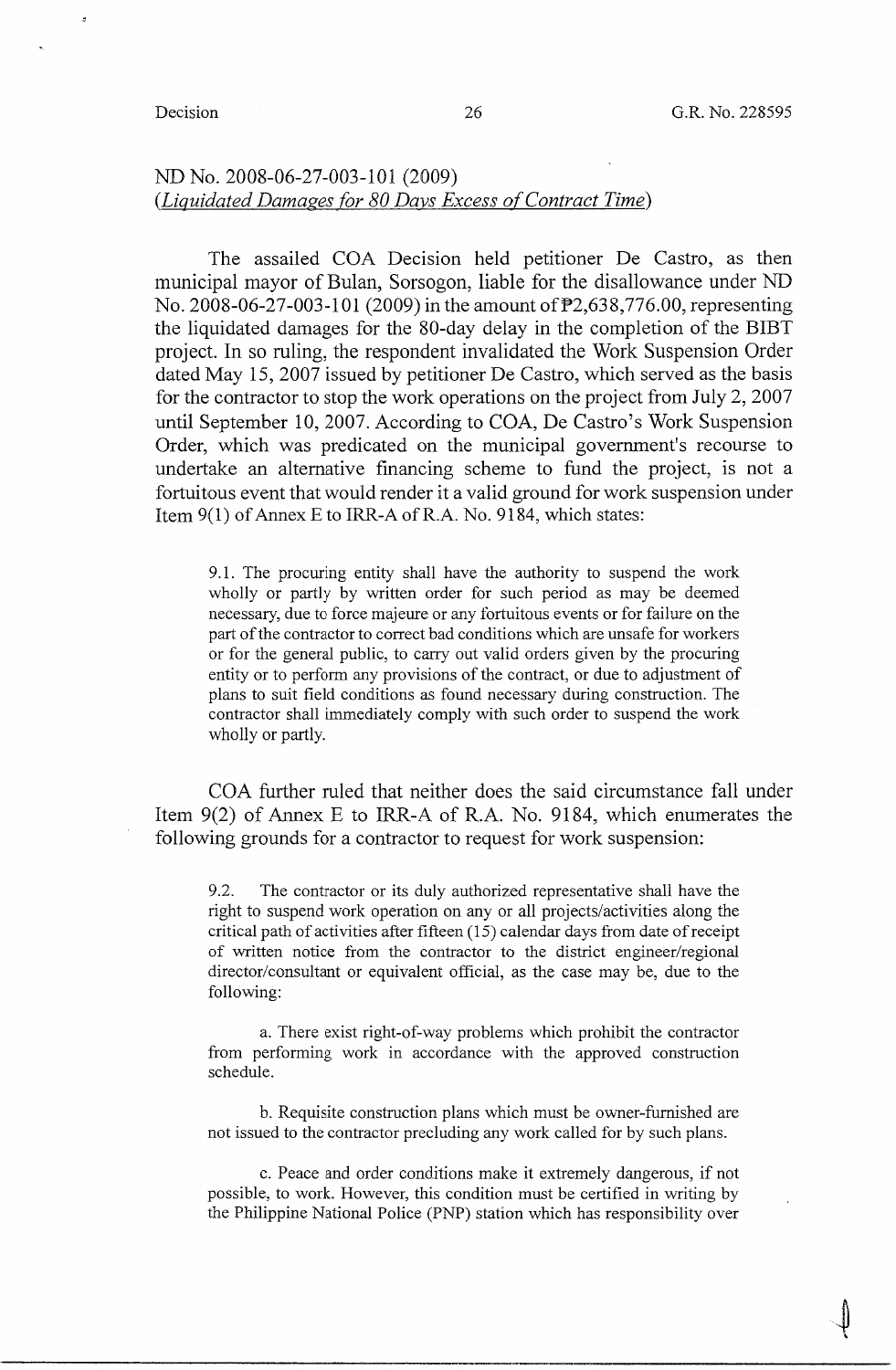$\epsilon$ 

the affected area and confirmed by the Department of Interior and Local Government (DILG) Regional Director.

d. There is failure on the part of the procuring entity to deliver government-furnished materials and equipment as stipulated in the contract.

e. Delay in the payment of contractor's claim for progress billing beyond forty- five (45) calendar days from the time the contractor's claim has been certified to by the procuring entity's authorized representative that the documents are complete unless there are justifiable reasons thereof which shall be communicated in writing to the contractor.

Taking exception therefrom, petitioners argue that the respondent committed grave abuse of discretion in relying solely upon the grounds for work suspension mentioned in Items 9(1) and (2) of Annex E to IRR-A of R.A. No. 9184 to invalidate the subject Work Suspension Order. They assert that De Castro's order may likewise be justified under the General Welfare Clause of the Local Government Code. Expounding on this assertion, they explain that in order to fund the construction and development of the several priority projects, such as the BIBT, SB Ordinance No. 004, series of  $2003<sup>74</sup>$ was enacted authorizing the municipal mayor to float Bulan bonds in the amount of  $\text{\texttt{P50,000,000.00}}$ . In the same ordinance, the municipal mayor was also authorized to undertake alternative arrangements should such be necessary due to cost considerations. Thereafter, when the implementation of the Bulan bonds turned out to be difficult, SB Resolution No. 033 series of  $2007<sup>75</sup>$  was issued on July 16, 2007, authorizing the municipal mayor to apply, negotiate and enter into a contract of loan or any credit accommodation or facility to finance the early redemption or bail-out of the outstanding Bulan Bonds. Considering the amount of time, it would take to process the refinancing agreement, petitioner De Castro issued the questioned Work Suspension Order in order to protect the interest of the municipality from being sued by the private contractor for any resulting delay in the payment of progress and final billings.

Petitioners likewise submit that, in any case, since the date of approval of the loan is uncertain and beyond the control of De Castro, it can be considered a fortuitous event or force majeure, which thus constitutes as valid basis for the issuance of the challenged Work Suspension Order. Accordingly, they argue that there was no delay in the completion of the project since the work suspension was justified.

Petitioners further lament the imposition of personal liability upon De Castro for the subject disallowance. They claim that assuming that there was indeed a delay, the liability to pay liquidated damages must be shouldered by

<sup>74</sup>*Rollo,* 374-377.

Id. at 378.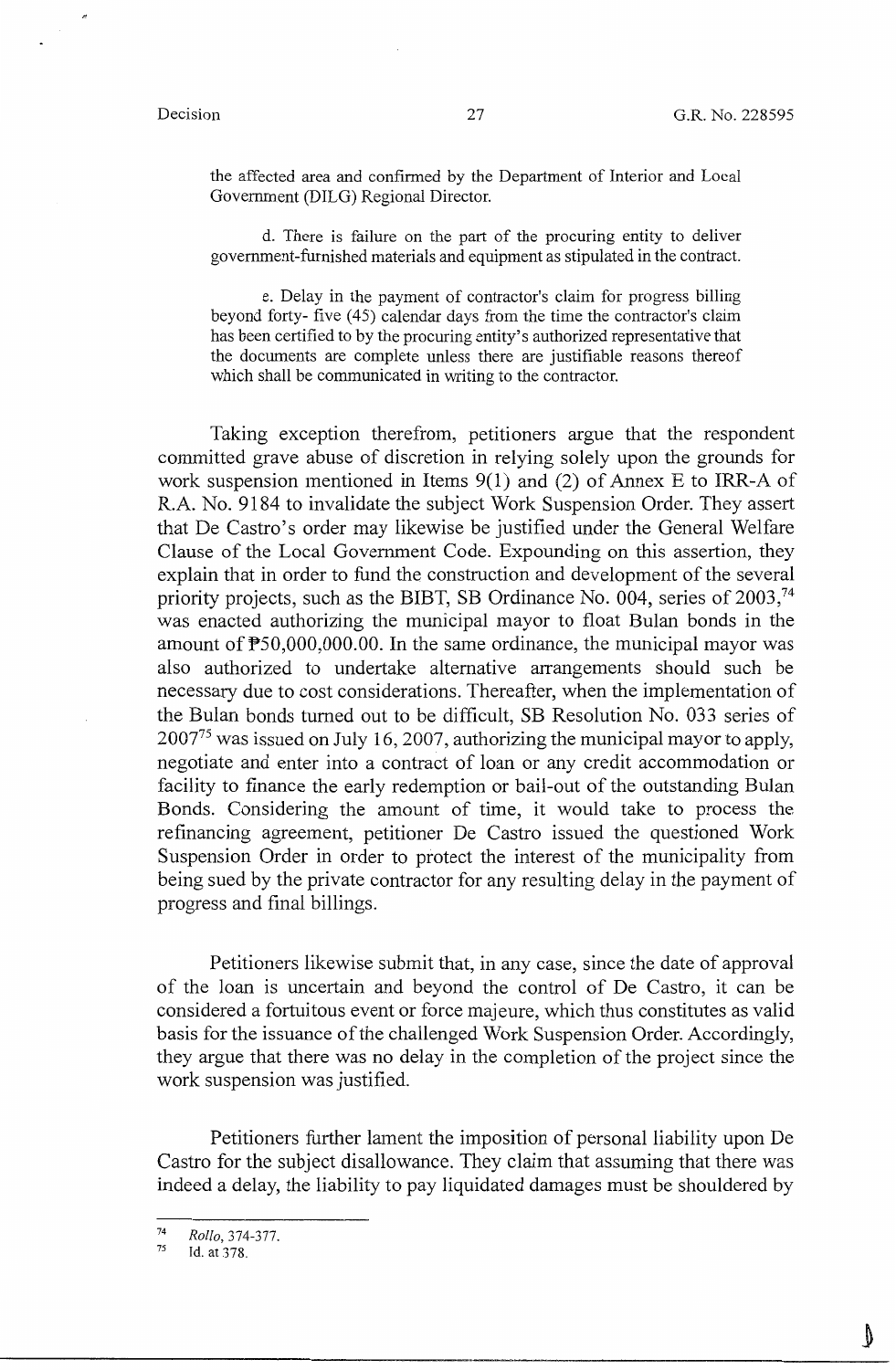the private contractor alone, based on the tenor of Item 8(1), Annex "E" of the IRR ofR.A. No. 9184, which reads:

8.1. Where the contractor refuses or fails to satisfactorily complete the work within the specified contract time, plus any time extension duly granted and is hereby in default under the contract, the contractor shall pay the procuring entity for liquidated damages, and not by way of penalty, an amount, as provided in the conditions of contract, equal to at least one tenth (1/10) of one (1) percent of the cost of the unperformed portion of the works for every day of delay.

Petitioner's last argument was echoed by the OSG in its Partial Manifestation.

We find merit in petitioners' arguments.

The above-cited clause on liquidated damages is clear about its purpose and application: it is a deterrent against delays by the contractor, which result in a breach of the contract. The same clause provides that the reckoning of the delay excludes any time extension duly granted. In other words, if the delay is not the contractor's fault, the clause on liquidated damages is not triggered and no such damages are due. Consequently, ND No. 2008-06-27-003-101 should be set aside. Under Part  $1^{76}$  of the Rules of Return in the case of *Madera v. COA*, <sup>77</sup> there is no amount to disallow or to return.

Even assuming such liquidated damages are due, it must likewise be noted that the suspension was due to an ongoing loan negotiation which followed the failure of the bond flotation initially intended to fund the project. Petitioner De Castro argues that the issuance of the work suspension order was done to protect the interests of the municipality by avoiding collection suits from private contractors. This, to Our mind, is a badge of good faith which may excuse the "return" of the amount disallowed, as per Part  $2a^{78}$  of *Madera.* 

### ND No. 2008-06-27-004-101 (2009)

(Disallowance by Reason of Alleged Misfeasance in Giving Inconsistent and *Misleading Information Regarding the Actual Date of Completion of the said Proiect)* 

<sup>&</sup>lt;sup>76</sup> Part 1 provides: If a Notice of Disallowance is set aside by the Court, no return shall be required from any of the persons held liable therein.

 $77$  G.R. No. 244128, September 8, 2020.

Approving and certifying officers who acted in good faith, in regular performance of official functions, and with the diligence ofa good father of the family are not civilly liable to return consistent with Section 38 of the Administrative Code of 1987.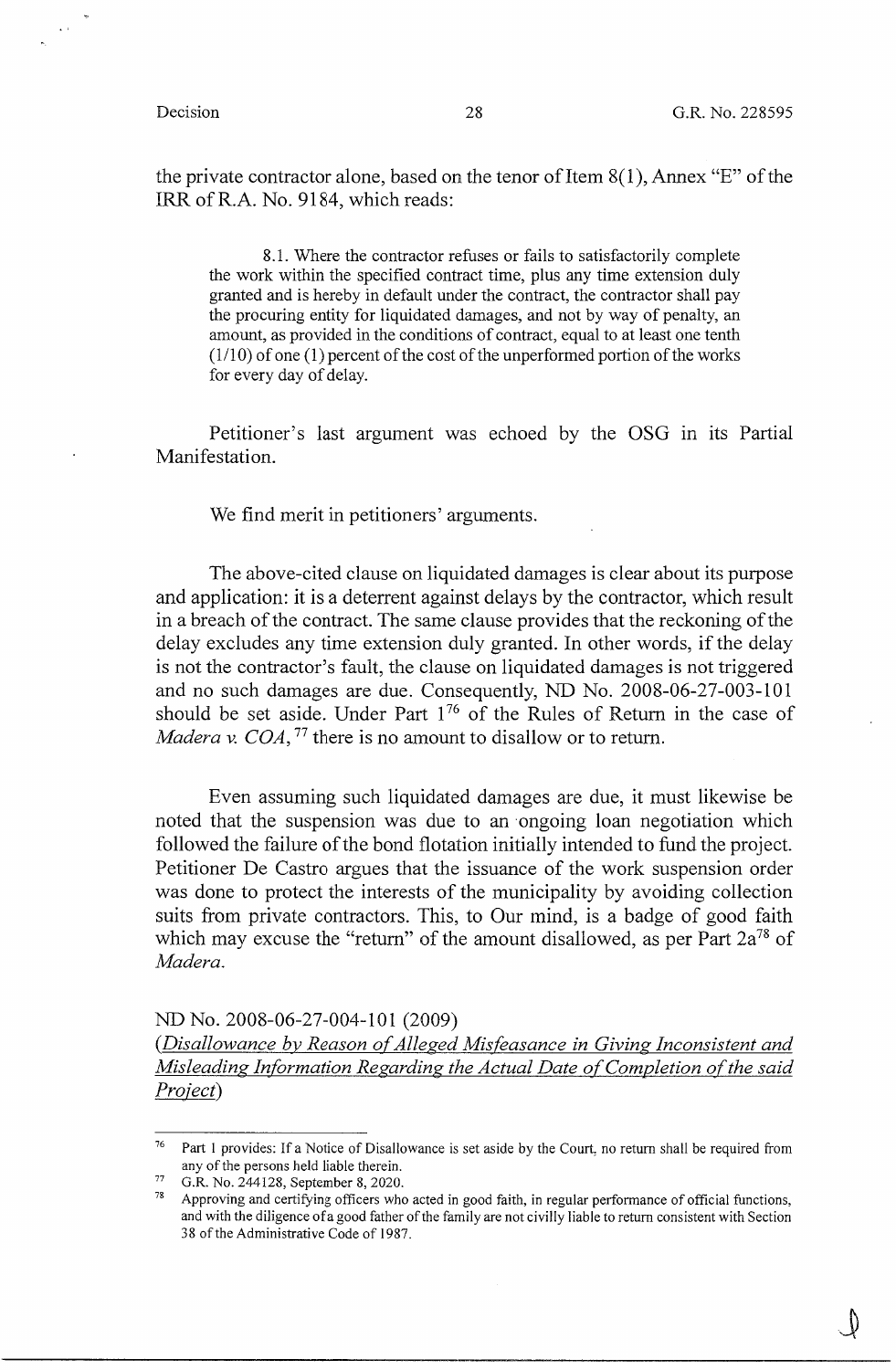Under the original ND No. 2008-06-27-004-101 (2009), the amount of Pl69,721.20 was disallowed, covering the liquidated damages for the purported 34-day delay in the completion of the Bulan Slaughterhouse project, based on a Certification<sup>79</sup> issued by Municipal Engineer Gonzales, dated July 24, 2007, which states that the BIBT and the Bulan Slaughterhouse projects were still on-going. On appeal to the COA-RD for Region V, Gonzales explained that the content of the said Certification dated July 24, 2007 was an honest mistake. He claimed the project was actually completed on April 29, 2007, based on his Accomplishment Report<sup>80</sup> on even date. He further argued that even supposing that the actual completion date was on May 29, 2007, as purported by the Certification<sup>81</sup> issued by the Project-in-Charge and noted by him, the same was still well-within schedule, and thus, there was no basis to impose liquidated damages.

On July 4, 2012, the COA Regional Director for Region V issued a Decision lifting ND No. 2008-06-27-004-101 (2009) due to insufficiency of evidence that the Bulan Slaughterhouse was completed beyond schedule, but gave a stem warning to the municipal engineer to stop giving inconsistent and misleading information (i.e. dates of project completion, work accomplishment, etc.) to users of his reports.

On automatic review of the decision of the COA RD, the COA Proper set aside the lifting of ND No.  $2008-06-27-004-101$  (2009). The public respondent found Municipal Engineer Gonzales, solely and personally liable for the disallowance under ND No. 2008-06-27-004-101 (2009), by reason of his alleged misfeasance in giving inconsistent and misleading information regarding the actual date of completion of the said project. The COA Proper held that although there was no legal basis to sustain the ND No. 2008-06-27-  $004-101$  (2009), as issued by the ATL, the same is without prejudice to the administrative liability of the Municipal Engineer for his misfeasance.

Petitioners now assail the ruling of respondent COA Proper, arguing that misfeasance is not a ground for disallowance. Along this line of argument, the OSG likewise challenges the said COA ruling, arguing that the liability imposed upon Gonzales cannot be considered as a disallowance since there is no irregular or excessive expenditure to speak of in this case. The OSG posits that in imposing liability on Gonzales for his supposed misfeasance, the public respondent, in excess of its jurisdiction, rendered the municipal engineer guilty of an administrative offense. According to the OSG, COA Proper, in effect, imposed a fine upon Gonzales for his alleged misfeasance, in the guise of a disallowance.

<sup>79</sup>*Rollo,* p. 355.

 $80$  Id. at 356.

 $81$  Id. at 357.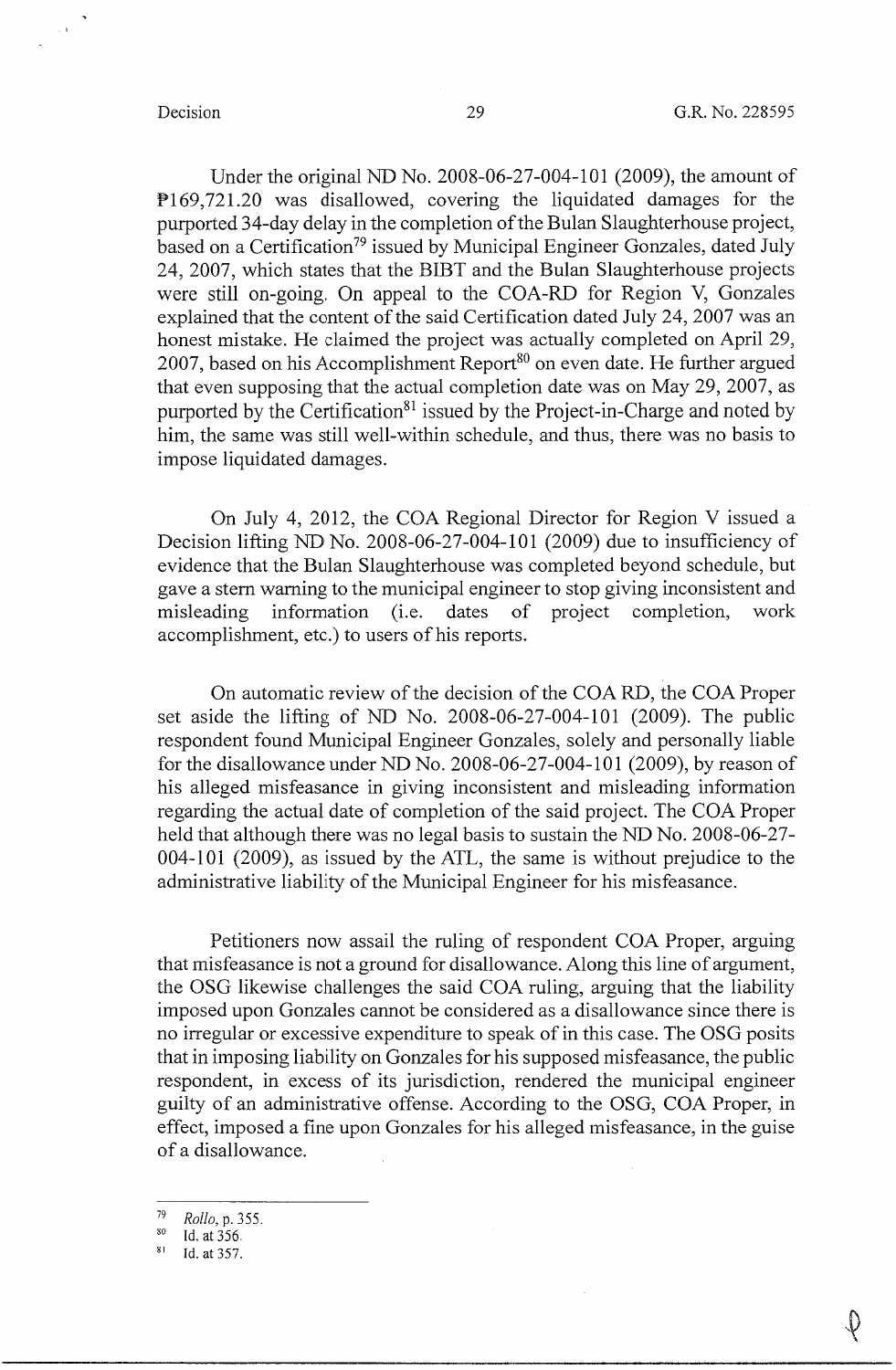We agree with the OSG.

The power of COA to disallow expenditures proceeds from its duty<sup>82</sup> to prevent irregular<sup>83</sup>, unnecessary<sup>84</sup>, excessive<sup>85</sup>, or extravagant<sup>86</sup> expenditures or uses of government funds or property, $87$  and those which are illegal $88$  and unconscionable.89 It stands to reason, therefore, that in the absence of these anomalous types of disbursements, there is no ground to warrant the disallowance of an expenditure.

Such is the situation in this case. To recall, the purported ground for the issuance of ND No. 2008-06-27-004-101 (2009) by the ATL, was the illegal or irregular disbursement of the sum of  $P169,721.20$  representing the liquidated damages for the alleged 34-day delay in the completion of the Bulan Slaughterhouse project - an amount that ought to have been deducted from the final payment to the private contractor.<sup>90</sup> However, upon review of both the COARD and the COA Proper, both tribunals found no sufficient basis to sustain the assessment of the ATL under the original ND No. 2008- 06-27-004-101 (2009), ostensibly holding that there was insufficient evidence to establish the alleged 34-day delay.

On this score, Our own perusal of the evidence yields to the same finding. On one hand, the single evidence relied upon by the ATL in support of its finding of delay, was the Certification $91$  issued by petitioner Gonzales dated July 24, 2007, stating that the construction of the project was then still ongoing. On the other hand, petitioners harped on the following documents to prove that the project was completed prior to its deadline on June 20, 2007, and the statement made by Gonzales in the Certification dated July 24, 2007, regarding the ongoing status of the project, was an honest mistake:

 $82$  COA Circular 85-55a, September 8, 1985.

<sup>83</sup>**Irregular expenditure** signifies an expenditure incurred without adhering to established rules, regulations, procedural guidelines, policies, principles or practices that have gained recognition in law.

<sup>84</sup>**Unnecessary expenditure** pertains to expenditures which could not pass the test of prudence or the diligence of a good father of a family, thereby denoting non-responsiveness to the exigencies of the service.

<sup>85</sup>**Excessive expenditure** signifies unreasonable expense or expenses incurred at an immoderate quantity and exorbitant price. It also includes expenses which exceed what is usual or proper as well as expenses which are unreasonably high, and beyond just measure or amount. They also include expenses in excess of reasonable limits.

<sup>86</sup>**Extravagant expenditure** signifies those incurred without restraints, judiciousness and economy. Extravagant expenditures exceed the bounds of propriety. These expenditures are immoderate, prodigal, lavish, luxurious, waste grossly excessive, and injudicious.

 $87$  Section 33 of P.D. No. 1445.

<sup>88</sup>**Illegal expenditures** are expenditures which are contrary to law.

<sup>89</sup>**Unconscionable expenses** are expenditures which are unreasonable and immoderate, and which no man in his right sense would make, nor a fair or honest man would accept as reasonable, and those incurred in violation of ethical and moral standards.

<sup>&</sup>lt;sup>90</sup> Item 8.3 of Annex "E" of the IRR-A of R.A. Ne. 9148.

<sup>91</sup>*Rollo,* p. 355.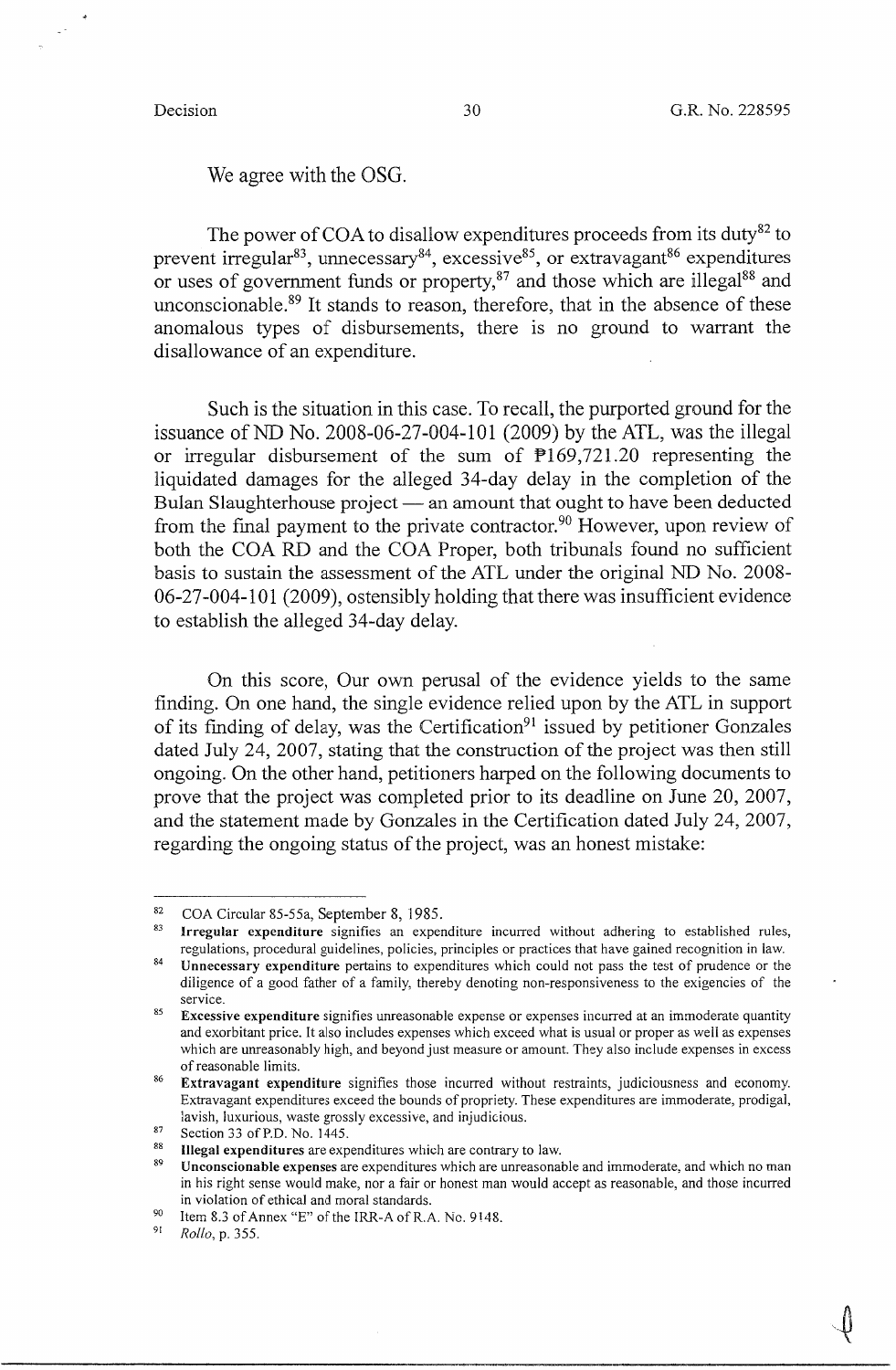$\sqrt{2}$ 

Q

a. Accomplishment Report issued by Municipal Engineer Gonzales, dated April 29, 2007, stating that the Bulan Slaughterhouse was actually completed on April 29, 2007;92

b. Request for Inspection and Final Payment, dated May 28, 2007, from Steven Construction and Supply, addressed to then Mayor De Castro;<sup>93</sup>

c. Certification issued by the Project-in-Charge Mr. Benito Marquez, and noted by Municipal Engineer Gonzales, dated May 29, 2007, stating that the project was 100% work accomplished as of May 29, 2007;<sup>94</sup>

d. Official Receipt issued by Steven Construction dated June 4, 2007, acknowledging that final payment has been made by the LGU of Bulan for a project already completed.<sup>95</sup>

To Our minds, petitioners' documentary evidence preponderantly establish that the project was completed prior to the expiration of the 180-day contract time, ending on June 20, 2007. In their chronological sequence, these documents credibly tell the following narrative: that on April 29, 2007 (128 days from the commencement date), the construction of Bulan Slaughterhouse project was completed; thereafter, on May 28, 2007, the private contractor requested the municipal government to conduct an inspection on the project as a necessary precursor for the final payment; on May 29, 2007 (still wellwithin the 180-day contract time), the project was inspected and the work thereon was certified as 100% accomplished "as of" the inspection date; accordingly, the final payment was made to the private contractor on 4 June 2007. Under the foregoing established facts, the purported delay in the project completion-the basis for the issuance of the original ND No. 2008-06-27- 004-101 (2009)—is belied.

In view thereof, the amount covered by ND No. 2008-06-27-004-101 (2009), as assessed by the ATL, cannot be characterized as an illegal or irregular disbursement so as to constitute a valid ground for its disallowance. Accordingly, no liability in audit arises therefrom, considering that a liability for disallowance should partake of the nature of an obligation for restitution<sup>96</sup> of an expenditure or disbursement that is found to be illegal, irregular, unnecessary, excessive, extravagant or unconscionable.

 $92$  Id. at 356.

<sup>&</sup>lt;sup>93</sup> Id. at 358.

<sup>&</sup>lt;sup>94</sup> Id. at 357.

<sup>95</sup> Id. at 358.

<sup>&</sup>lt;sup>96</sup> Section 4.17 of the 2009 COA Rules and Regulations on the Settlement of Accounts:

<sup>4.17.</sup> Liability - a personal obligation arising from an audit disallowance or charge which may be satisfied through payment or restitution as determined by competent authority or by other modes of extinguishment of obligation as provided by law.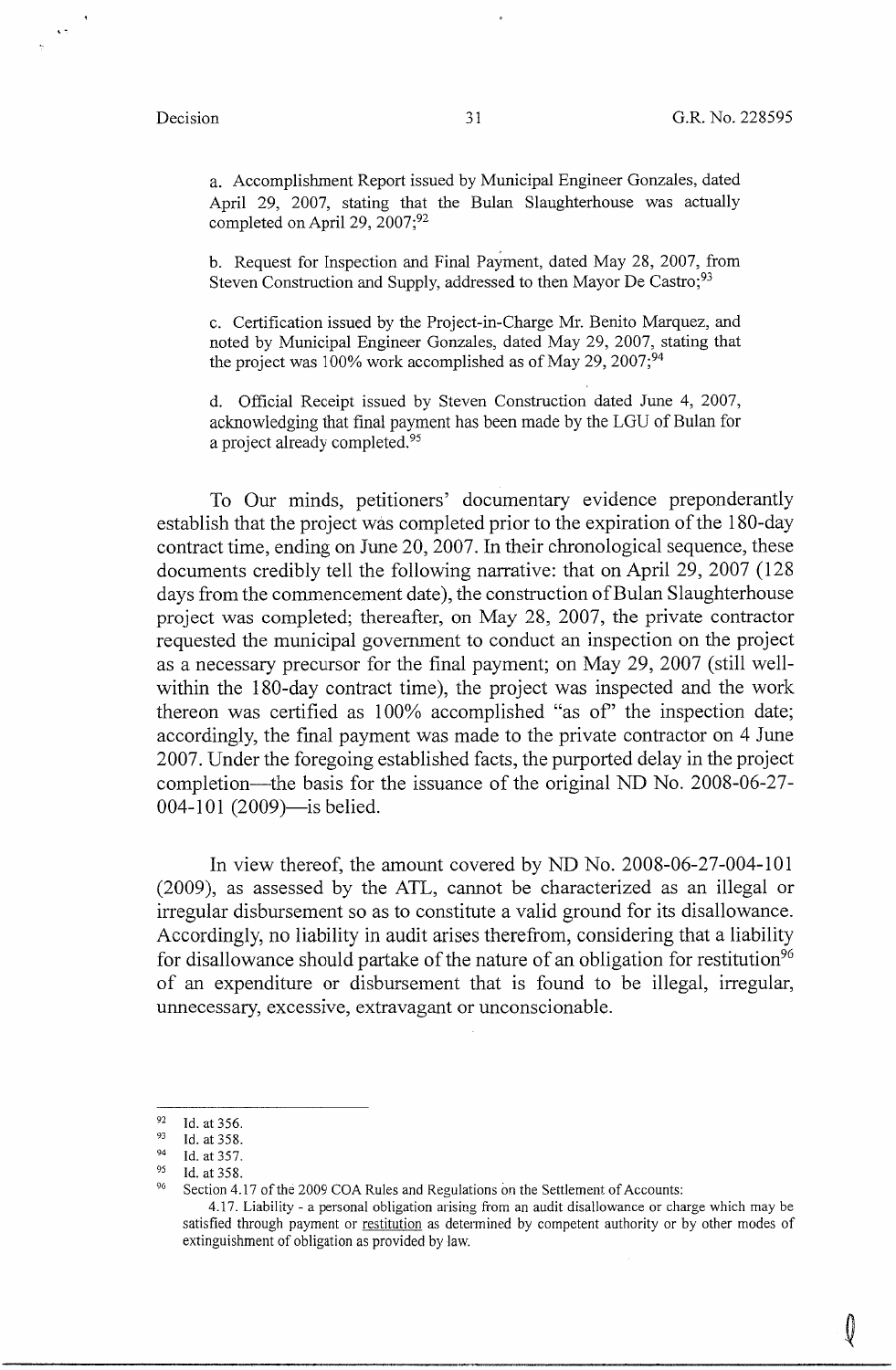t..C

Turning now to the liability imposed upon the Municipal Engineer Gonzales to pay the amount of P169,721.20 under ND No. 2008-06-27-004- 101 (2009) on the ground of his supposed misfeasance, the same clearly constitutes an administrative liability, since it was meted not for the purpose of restituting the government of an unlawful disbursement, but obviously as a fine or penalty. By doing so, COA clearly overstepped its authority to merely initiate appropriate administrative action, as well as civil and criminal, against any government officer or employee, whenever upon examination or audit, a violation of law or regulation is discovered or disclosed.<sup>97</sup>

## ND No. 2008-06-27-005-101 (2009) and ND No. 2008-06-27-006-101 (2009)

ND Nos. 2008-06-27-005-101 (2009) and ND No. 2008-06-27-006- 101 (2009), which declared null and void the contracts over the BIBT and the Bulan Slaughterhouse projects, respectively, were predicated on petitioners' violation of Section 8-III-A of R.A. No. 9184, for their failure to post procurement opportunities relative to the said projects in the PhilGEPS website. On appeal to the COARD for Region V and upon automatic review by the COA Proper, both tribunals found no legal basis to nullify the subject contracts and ordered the lifting of the said disallowances, without prejudice to the administrative liability of the municipal officers and employees responsible for the said violation. The COA Proper ratiocinated:

It is clear from the provision of Section 8.2.1 and 8.3.1 of IRR-A of R.A. No. 9184 that the Procuring Entity is mandated to fully use the PhilGEPS. The Head of the Procuring Entity (HOPE) and BAC in this case, deliberately violated the said provisions through its failure to post the invitation to bid of the said project procurement, results of bidding and related information in the PhilGEPS website.

However, since the project was already completed and delivered, and the public has benefited therefrom, equitable considerations allow for payment to the Contractor based on *quantum meruit. 98* 

Petitioners now assail the portion of the COA Proper Decision finding them administratively liable for the non-posting of the invitation to bid for the BIBT and the Bulan Slaughterhouse projects in the PhilGEPS website. According to petitioners, respondent had illegally assumed administrative

<sup>97</sup> Section 31 of Volume 1: Government Auditing Rules and Regulations of the Government Accounting and Auditing Manual provides:

Section 31. Initiation of criminal, civil, or administrative action. - Pursuant to its constitutional power to examine, audit and settle all accounts of the government, the Commission may initiate, in the proper forum, an appropriate criminal, civil or administrative action against any government officer or employee, or even private persons, whenever upon examination, audit, or settlement of an account or claim, a violation of law or regulation is discovered or disclosed.

<sup>98</sup>*Rollo,* p. 155.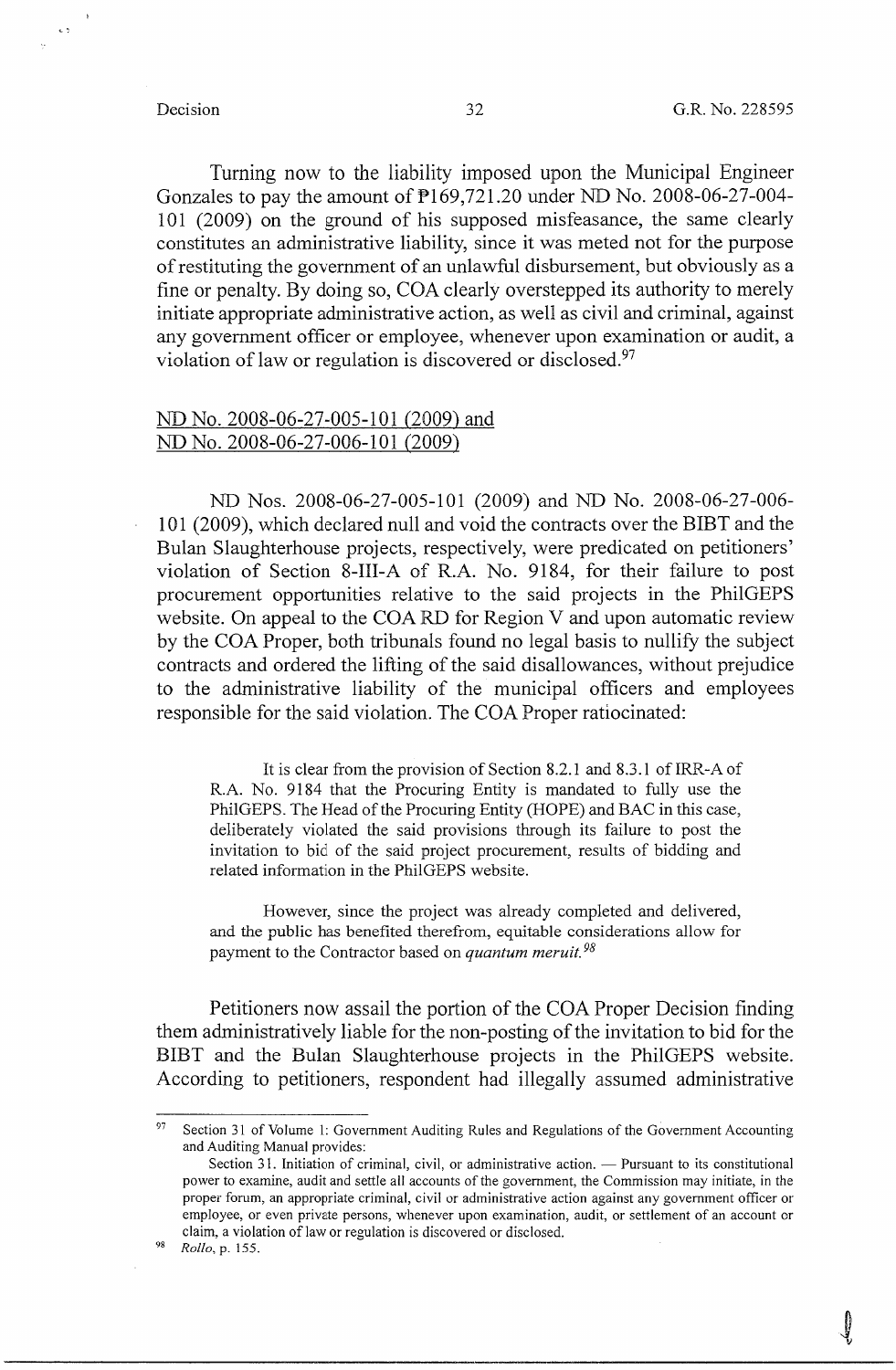$\langle \cdot \rangle$ 

disciplinary jurisdiction when it proclaimed petitioners be administratively liable under ND Nos. 2008-06-27-005-101 (2009) and ND No. 2008-06-27- 006-101 (2009), notwithstanding its own finding that the said disallowances had no legal basis.

The contention is misplaced.

Subsumed in respondent's authority to initiate an appropriate criminal, civil or administrative action, whenever it discovers a violation of a law or regulation upon examination, audit, or settlement of an account or claim,  $99$  is the authority make preliminary findings and conclusions as bases for filing such actions. Hence, it is within the bounds of COA's jurisdiction to make determinations as to petitioners' administrative liability, albeit preliminarily and only for the purpose of filing the appropriate action.

Under the circumstances, respondent COA's disposition of ND Nos. 2008-06-27-005-101 (2009) and NTI No. 2008-06-27-006-101 (2009), which states "without prejudice to the administrative liability of Mayor De Castro, Head of Procuring Entity and the BAC Members for violation of the provisions of R.A. No. 9184 and its IRR regarding the full use of PhilGEPS" is not indicative of an imposition of administrative liability. Hence, the respondent committed no grave abuse of discretion in making such pronouncement.

At this point, the Court finds it premature to resolve the defenses raised by petitioners to justify the non-posting of the procurement opportunities in the PhilGEPS website, as to do so would be preempting the resolution of the administrative case against them involving the matter.

**WHEREFORE,** premises considered, the petition is **PARTIALLY GRANTED.** The assailed COA Decision dated September 11, 2014 and Resolution dated November 9, 2016 are **MODIFIED** as follows:

The modified ND No. 2008-06-27-001-101 (2009), holding Shirley R. Baldon, Proprietor, S.R. Baldon Construction and Supply, liable for the liquidated damages amounting to P145,770.60 only based on the Inspection/Evaluation Report dated March 18, 2011 of COA-TAS is affirmed;

The partial lifting of ND No. 2008-06-27-002-101 (2009) is sustained but the correct amount of the ND should be P4,367,360.90 instead of

<sup>99</sup> Sec. 31 of Volume I of Government Auditing Rules and Regulations of the Government Accounting and Auditing Manual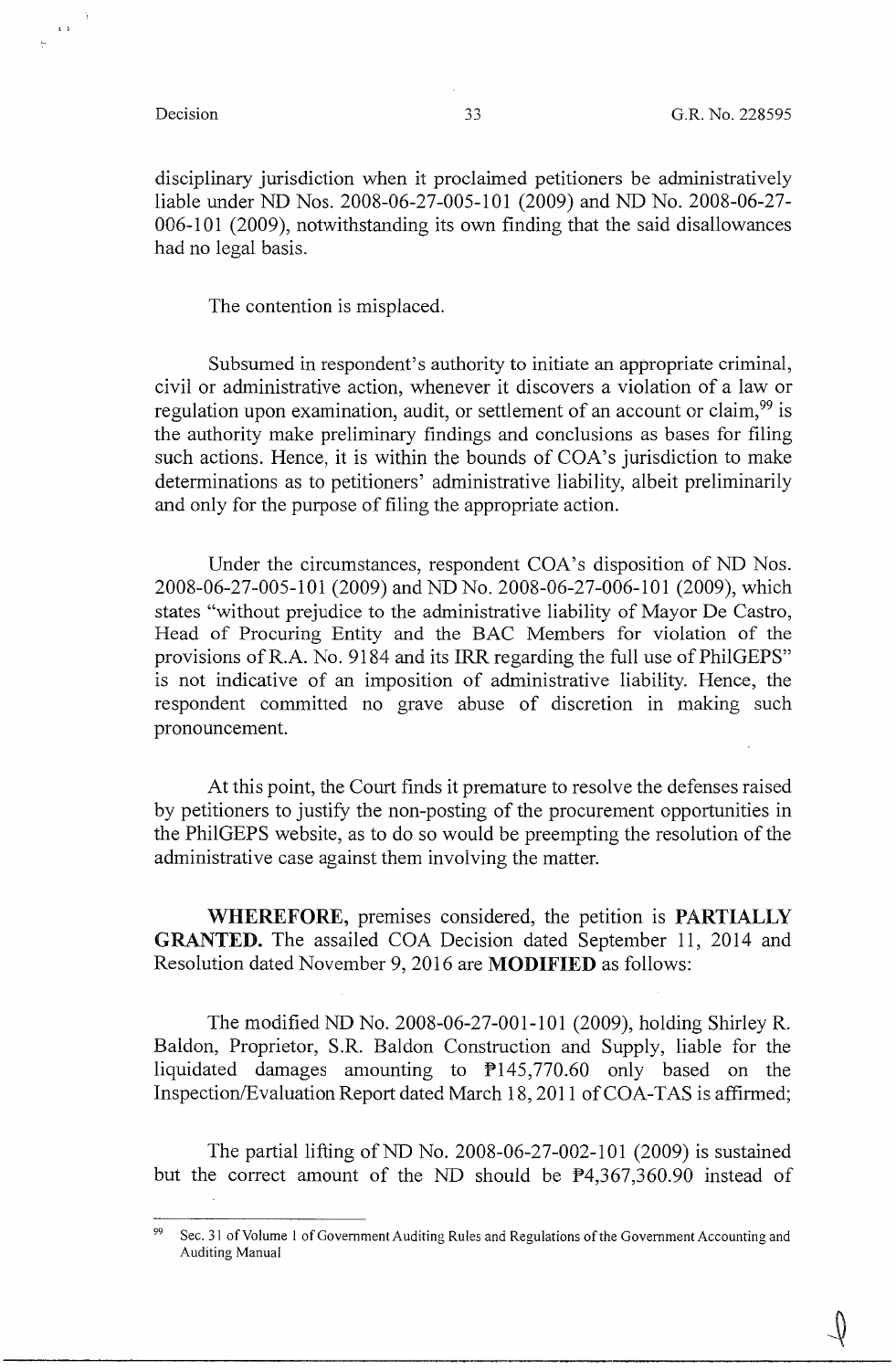1... :'\ ,<sup>~</sup>

 $\overline{P}4,368,046.58$ . Consequently, the amount of  $\overline{P}2,509,485.57$  pertaining to the overpricing is lifted but the remaining  $\overline{P}1,857,875.33$  for the overestimation in quantity is sustained. BAC Chairman Dennis H. Dino and Municipal Engineer Toby C. Gonzales, Jr. shall be liable for the disallowance;

The lifting of ND No. 2008-06-27-003-101 (2009) in the amount of P2,638,776.00 is hereby affirmed;

The lifting of ND No. 2008-06-27-004-101 (2009) amounting to P 169,721.00 is hereby affirmed due to insufficiency of evidence of the 34-day delay in project completion, but with a stem warning to the Municipal Engineer to stop giving inconsistent and misleading information (i.e. dates of project completion, work accomplishment, etc) to users of his reports; and

The lifting of ND No. 2008-06-27-005-101 (2009); and ND No. 2008- 06-27-006-101 (2009) totaling P37,976,500.00 is affirmed for want of legal basis without prejudice to the administrative liability of Mayor Helen C. De Castro, Head of Procuring Entity and the BAC members for their violation of the provisions of Republic Act No. 9184 and its IRR regarding the full use of the PhilGEPS.

**SO ORDERED.** 

**SAMUEL H. GAE** 

Associate Justice

**WE CONCUR:** 

 $\mathcal{L} \subseteq \mathbb{R}$ DIOSDADO M. PERALTA

Chief Justice

*AAQ~*  ESTELA M. PE **S-BERNABE** Associate Justice **Associate Associate** 

M.V.F. LEONEN